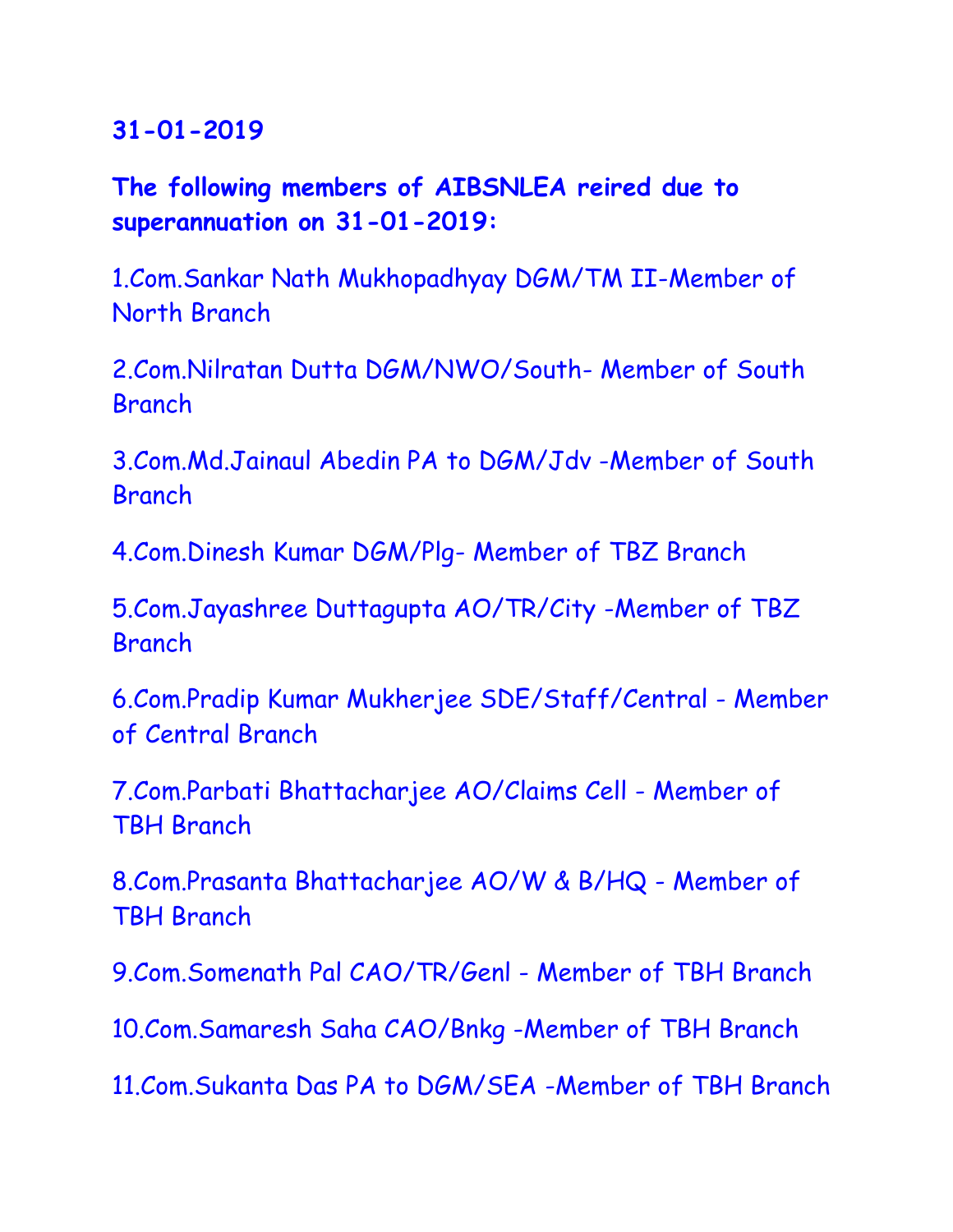**We wish all the Comrades happy,healthy,peaceful & active life after retirement.**

**30-01-2019**

**AUAB meeting with CMD (BSNL):** GS AIBSNLEA, GS SNEA,GS BSNLEU and GS NFTE met CMD,BSNL in the presence of Director (HR) BSNL Board as per the advice of AST to discuss the viable proposal for pay revision. AUAB leaders demanded 15% fitment benefit for pay revision. Regarding Pension revision less than 15% fitment benefit can not be accepted by AUAB since the pension contribution of the BSNL pensioners was paid BSNL to DoT as per rule. After detailed discussions CMD BSNL mentioned that tomorrow morning 11.00 Hrs; he will be giving a presentation to Secy (T) on revival plan of BSNL including 4G spectrum allocation, monetisation of non core land of BSNL, pay revision, payment of pension contribution on actual basic pay and pension revision wherein views of AUAB will also be presented.

## **30-01-2019**

**Court case against creation of BSNL's Tower Subsidiary Company :** Writ petition filed by AIBSNLEA, SNEA, AIGETOA and others against the creation of BSNL's Tower Subsidiary Company in the Hon'ble High Court Delhi is coming for arguments tomorrow in the Court No.7 at case no.5 in the Hon'ble High Court Delhi. BSNL has filed the rejoinder but DoT is yet to file the rejoinder.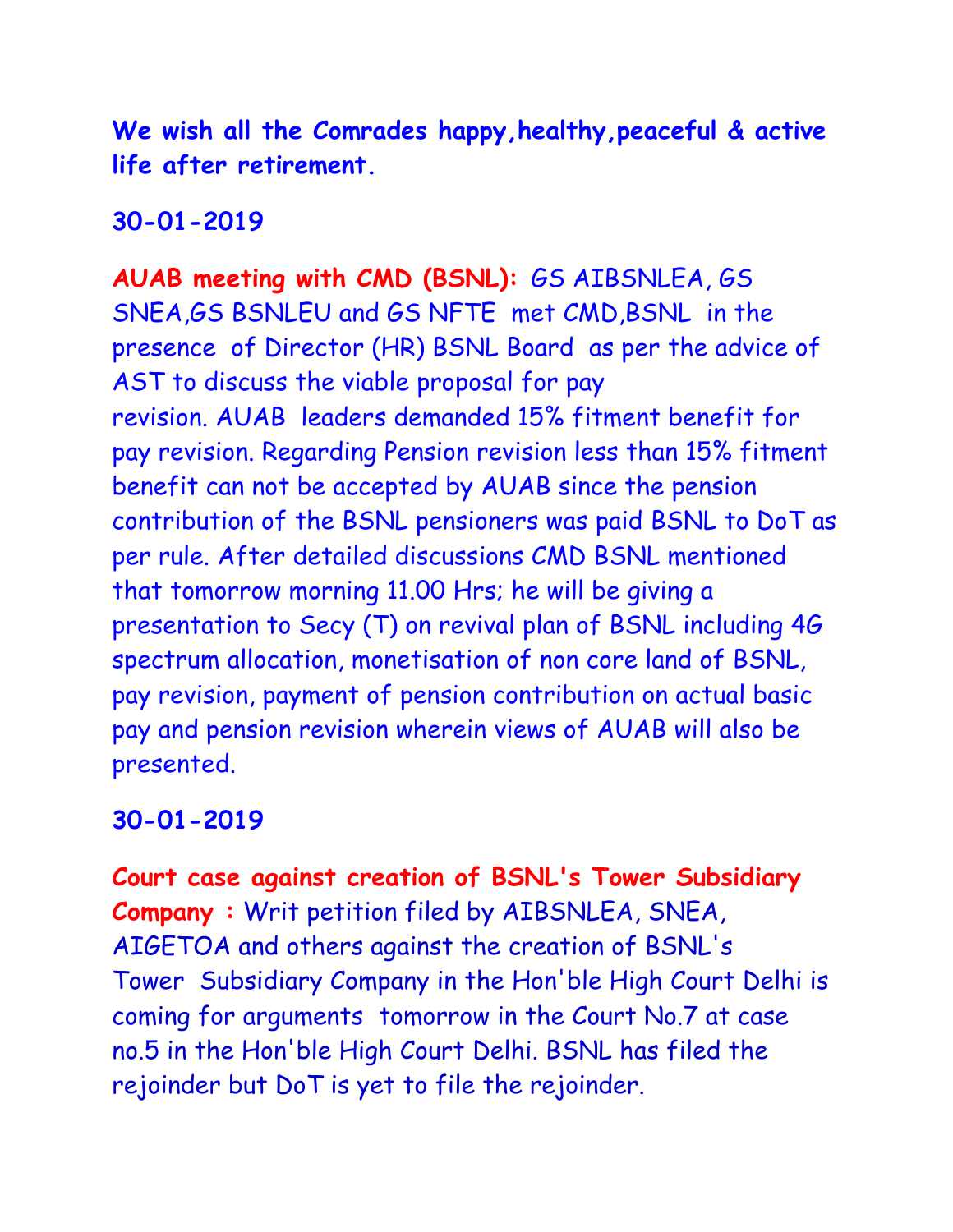**Meeting between AUAB and the Additional Secretary, Telecom:** A meeting was held today between the AUAB and Shri Anshu Prakash, Additional Secretary(Telecom). AUAB representatives in the Committee for Periodic Interaction, Com.P.Abhimanyu, GS, BSNLEU & Convenor, AUAB, Com.Chandeshwar Singh, CS, NFTE & Chairman, AUAB, Com.Prahlad Rai, GS, AIBSNLEA, and Com.K.Sebastin, GS, SNEA participated. From the DoT side, Shri R.K. Khandelwal, Joint Secretary(Admn.) Shri S.K. Jain, DDG (Estt.), Shri Rajeev Kumar, DDG (Budget), also participated. Ms. Sujata T. Ray, Director (HR) and Shri A.M. Gupta, GM(SR), represented BSNL. Detailed discussion took place on the 3rd Pay Revision, 4G spectrum, Payment of Pension Contribution on actual basic pay and Pension Revision issues. As regards the 3rd Pay Revision issue, it was suggested from the DoT side that, Pay Revision with 5% fitment could be given. If the AUAB accepted this, then this issue would be placed for the approval of the Digital Commission meeting, to be held on 05/02/2019, and that thereafter it would go for the approval of the Cabinet, said the DoT side. The AUAB stated that 5% fitment is very low and that they could not accept it. Thereafter, the AST suggested that the AUAB representatives could discuss the issue with the CMD BSNL and could come back to him within a day or two.

Regarding 4G spectrum allocation to BSNL, AST mentioned that the queries made by DOE & Niti Aayog have been replied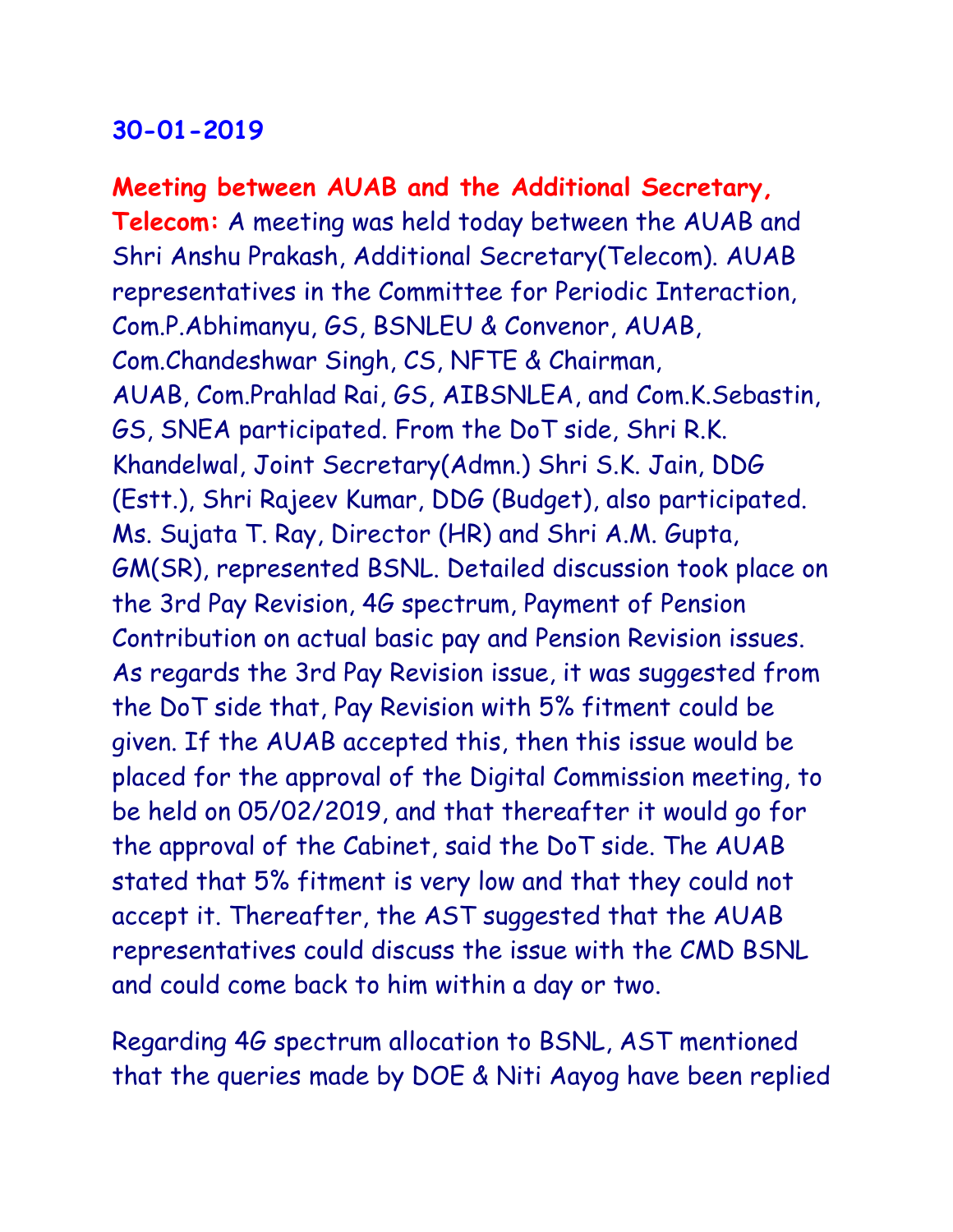by BSNL and on that basis the matter will be discussed in the Digital Commission Meeting which is scheduled to be held on 5th Feb., 2019, along with 4G spectrum allocation proposal, the revival plan of BSNL including monetization of BSNL noncore land will also be discussed. After approval of Digital Commission, it will be taken up in the Cabinet for approval.

Replies received from BSNL for the payment of pension contribution on actual basic pay will be send to DoE after the clearance of Internal Finance of DoT.

The issue of pension revision, delinking from pay revision, AUAB representatives demanded 15% fitment since the pension contribution has already been paid to DoT by BSNL.

Regarding anomaly on pension revision for the BSNL pensioners retiring after 01/01/2017, AST directed DDG(Estt.) to have separate discussion with the leaders of AUAB to prepare the formula for pension revision. Accordingly AUAB leaders had separate discussion with DDG(Estt.) on pension revision & decided to submit the formula for pension revision of post retiring 01/01/2017 BSNL pensioners shortly.

#### **29-01-2019**

Meeting with CMD BSNL:- GS, President and AGS(Fin) met CMD BSNL and discussed regarding:-

(a) DE to DGM (Engg) Promotion: We expressed our serious concern against non filling up the vacant 891 DGM (Engg) Posts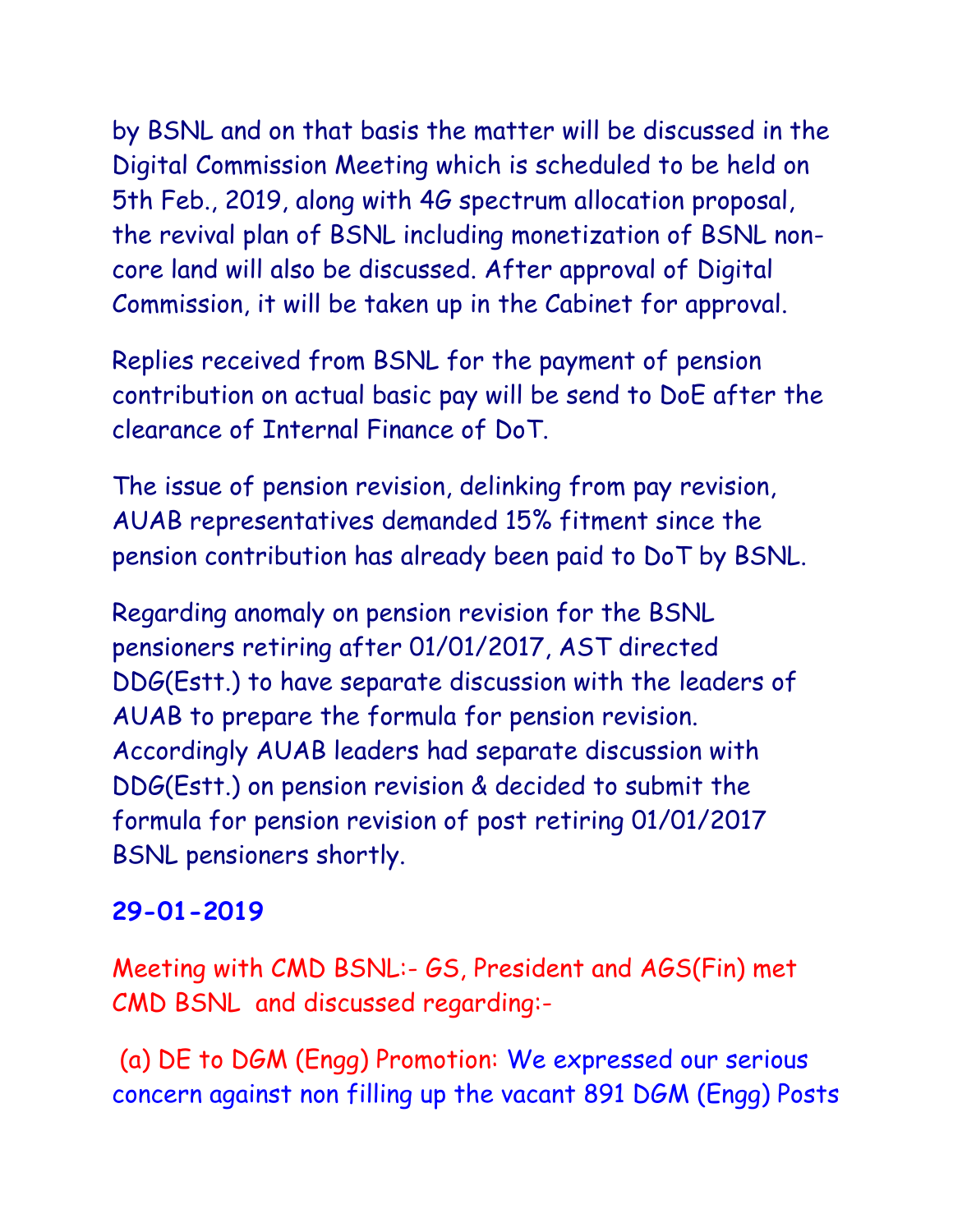even the CPC has been completed 28 days before but pending for approval from the Competent authority. CMD assured to discuss the matter with Dir (HR) for an early decision.

(b) Pension Revision Formula for the BSNL Retirees: We requested CMD BSNL the Pension Revision Formula being proposed by the AUAB may kindly be approved in the Management Committee. CMD assured to consider the matter in case the Pension Revision Formula proposal submitted to the BSNL Management by the AUAB, it will be placed in the Management Committee for approval and will be sent DOT for consideration.

#### **29-01-2019**

Meeting with PGM (Pers).:-

GS, President & AGS (Fin) met PGM (Pers) and discussed regarding:-

(a) DE to DGM Promotion: We expressed our serious concern against the delay in issuing DE to DGM promotion orders since the CPC to fill up 891 vacant DGM Posts has been completed 28 days before. We requested PGM (Pers) to issue Promotion orders from DE to DGM (Engg) immediately. After detail discussions PGM (Pers) mentioned that the DE's seniority list will be placed in the public domain shortly and thereafter the promotion orders will be issued.

(b) AO to CAO Promotion: We requested to fill up the vacant CAO Posts. PGM (Pers) mentioned that ASG opinion on own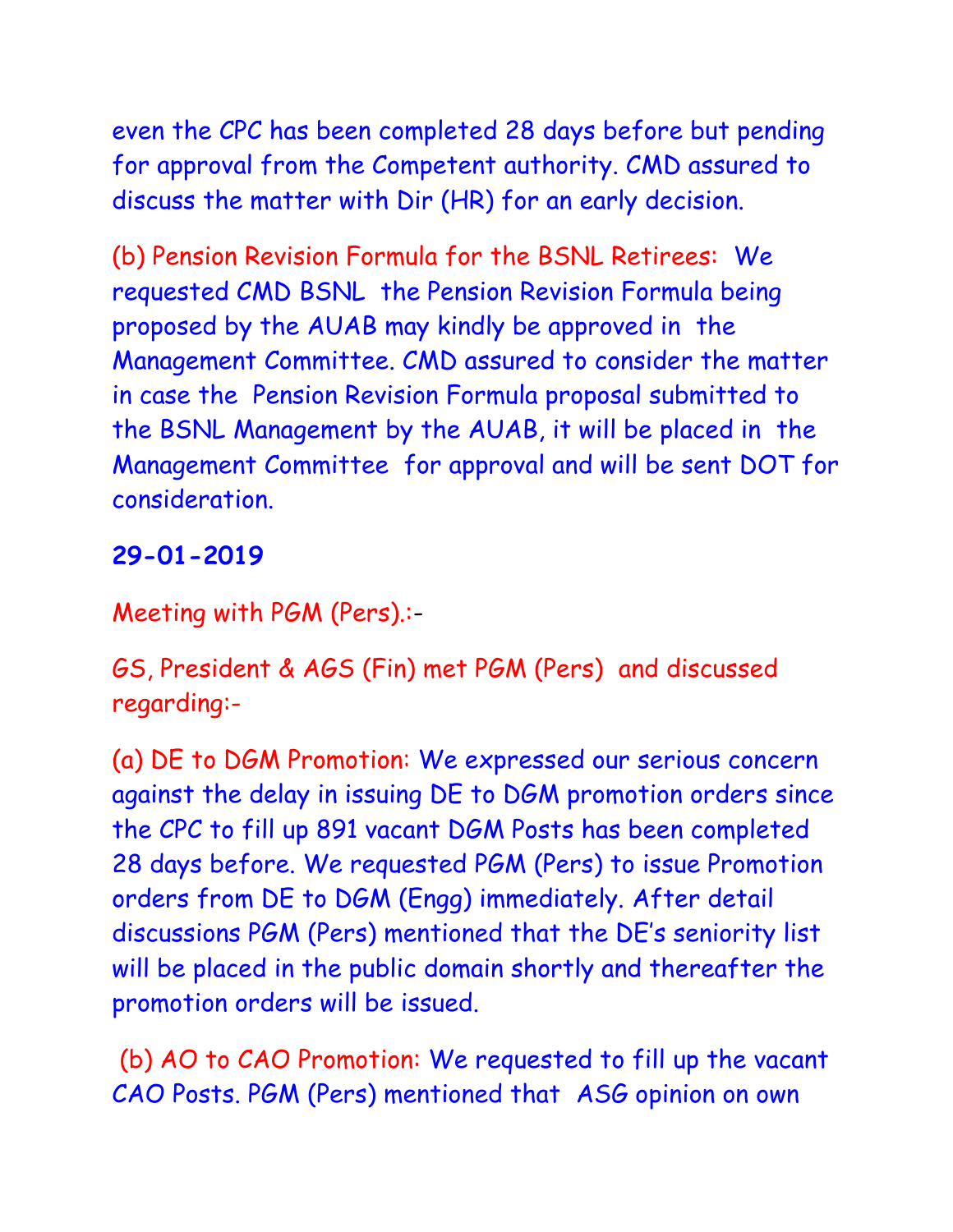merit reservation issue is still awaited. However, he mentioned that Review CPC for SC/ST left out candidates is under process. We requested to utilize 336 MT quota CAO posts also for promoting remaining eligible AOs waiting for CAO Promotion on Adhoc basis. PGM (Pers) assured to look into the matter.

(c) Promotion from JTO to SDE(T) : We requested to expedite CPC to fill- up vacant SDE(T) Posts (about 4900) since the contempt case in the Hon'ble CAT Ernakulam bench has been stayed. PGM (Pers) mentioned that senior officers are unhappy due to the contempt of court cases being filed by some individuals against promotions and has now directed not to consider any promotion till the time court cases are settled.

## **29-01-2019**

**Selection for the post of CMD BSNL:** PESB in its meeting held at 10.00 AM on 29.01.2019 [Today] recommended the name of**Sh. Pravin Kumar Purwar,** CMD MTNL for the post of CMD BSNL. We congratulate Sh. Pravin Kumar Purwar for his selection as CMD BSNL. <<< Click here for MOM of PESB>>>

## **29-01-2019**

Status of AO to CAO Promotion case in Hon'ble CAT Chandigarh: AO to CAO promotion Status quo case came for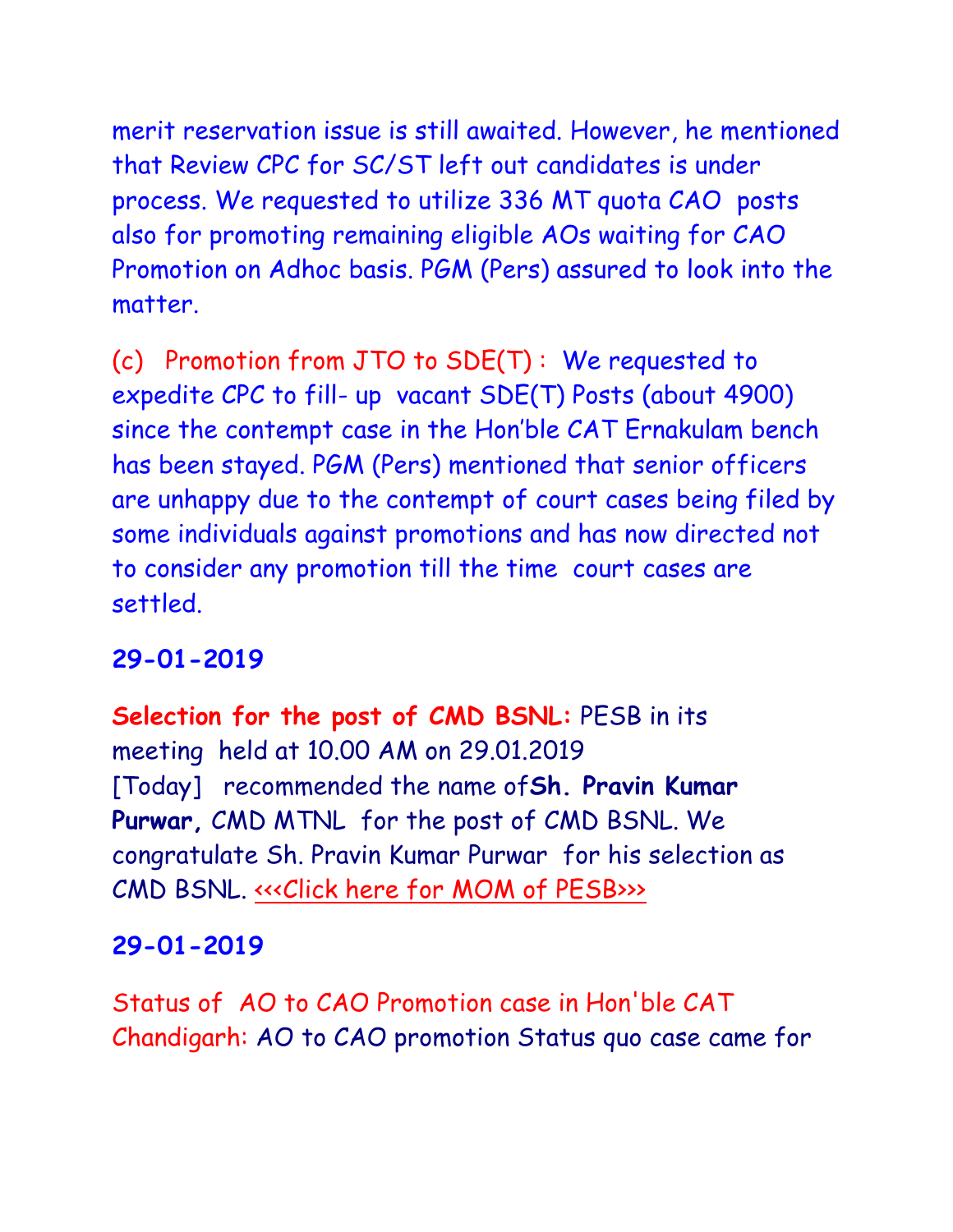hearing today at Hon'ble Chandigarh CAT and posted for next hearing on 13.2.2019

#### **26-01-2019**

**Com.Bithi Mukhopadhayay Donated Rs.10,000/ to AIBSNLEA/CTD Circle Fund.We congratulate her for this generosity and wish her active and healthy life after retirement.**



#### **26-01-2019**

The 5th Conference of AIBSNLEA/TBZ branch held on 25- 01-2019 .BS Com.Bithi Mukhopadhyay placed the BS report & Com.Gangadhar Mondal placed the unaudited A/cs which will be audited and placed before the next committee for final adoption. Circle leadership including CS,CP,OS,CWC members were present.Com.OS(E) also graced the occasion.Finally,a strong branch committee headed by the following OBs were elected unanimously.**Com.Ranjan Roy SDE(9432001361) President,Com.Asit Saha AO(890200130) Secretary & Com Gangadhar Mondal AO (8902000642) Treasurer** for the next term.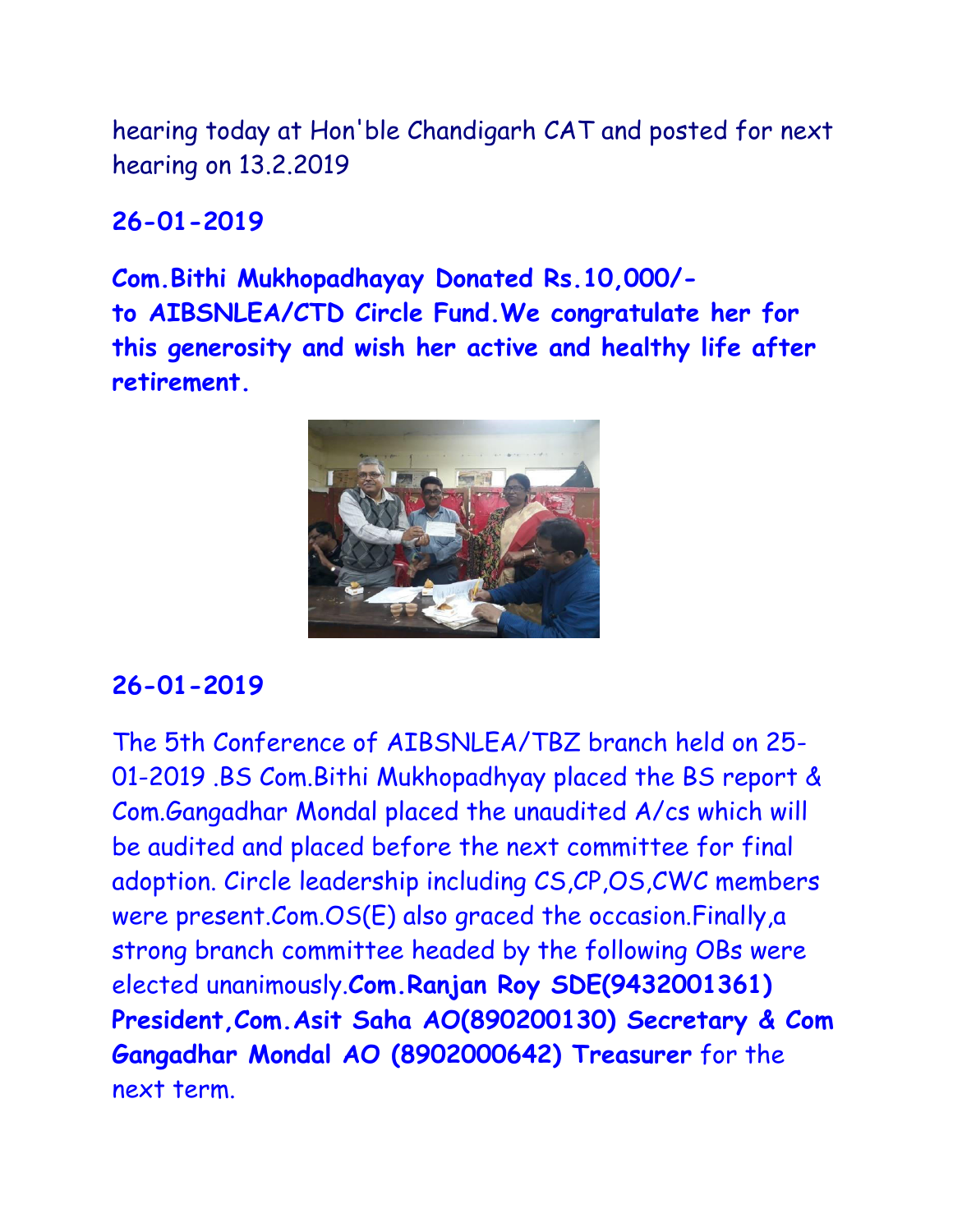On behalf of AIBSNLEA/CTD circle we wish all the best to the new committee and hope that the will contribute to strengthen AIBSNLEA as a whole.





## **25-01-2019**

AUAB meeting today unanimous decided the following:-

(1) Considering various ground realities, the meeting decided to call on all the Executives and Non-Executives of BSNL to go on a three day strike from 18.02.2019.

(2) Street corner meetings are to be organised throughout the country for 5 days from 11.02.2019, and mobilise the support of the general public for the strike demands.

(3) Press meetings are to be organised at circle and district levels on 12 or 13 February.

(4) To meet all political parties, for mobilising their support for the demands especially, the revival of BSNL.

#### Demands

(1) Implementation of 3rd Pay Revision with 15% fitment.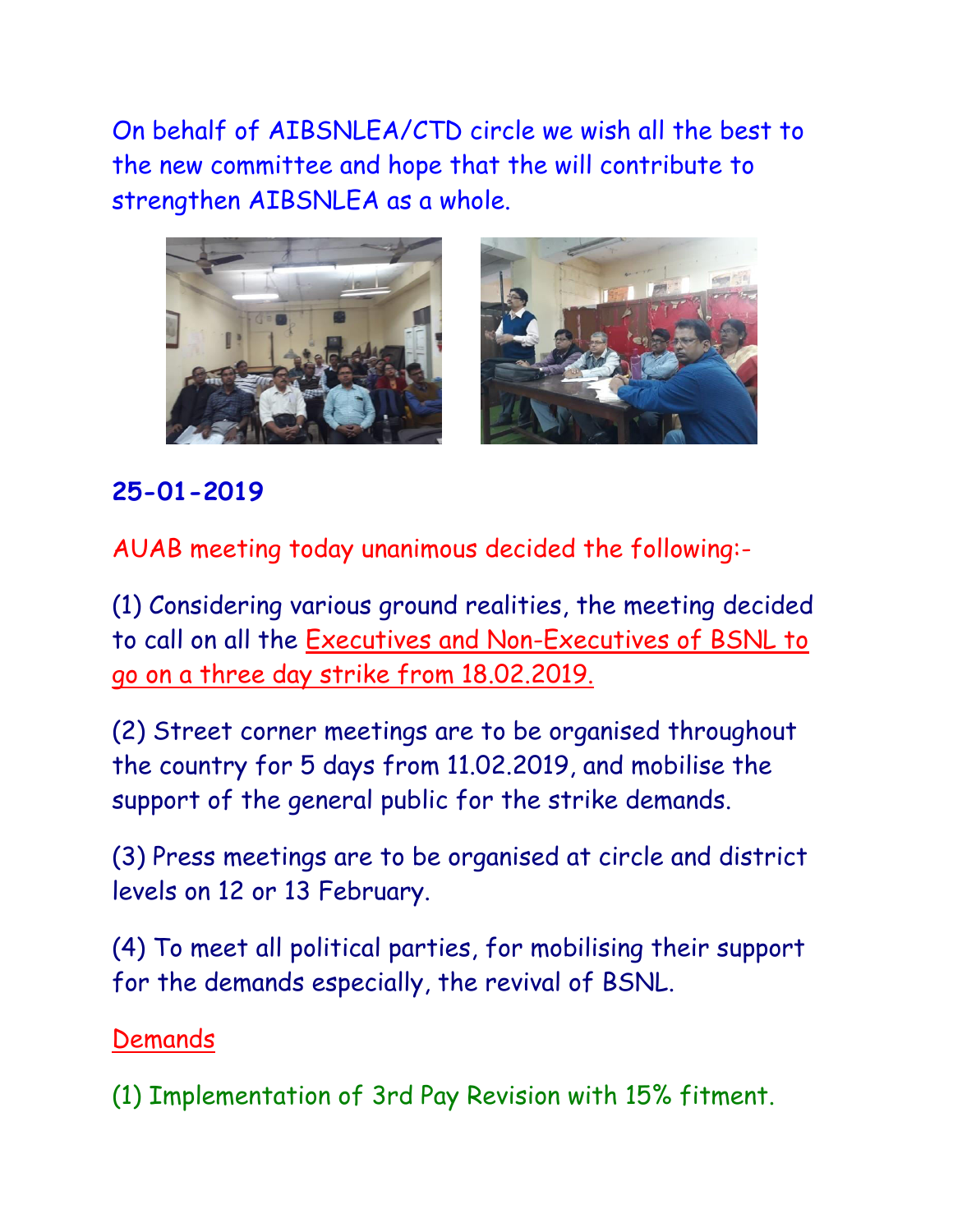(2) Allotment of 4G spectrum to BSNL, as per the proposals submitted by the BSNL Management.

(3) Revision of pension to BSNL retirees w.e.f. 01.01.2017.

(4) Payment of pension contribution by BSNL as per the government rule.

(5) Settlement of the left out issues of the 2nd Pay Revision Committee.

(6) a) Approval for BSNL's Land Management Policy without any delay. b) Expeditiously complete the mutation and the process of transferring of all assets to BSNL, as per the Cabinet decision taken on the eve of the formation of BSNL.

(7) Extend financial support to BSNL, to ensure financial viability, as per the decision taken by the Group of Ministers, at the time of formation of BSNL. Issue letter of comfort for BSNL's proposals for taking bank loans.

(8) Scrap the proposal for outsourcing for the maintenance of BSNL's mobile towers.........[.<<<<Click here for AUAB Circular](http://www.aibsnleachq.in/AUAB%20circular%20dated%2025.01.2019.pdf)  [..........Dated 25.01.2019>>>>](http://www.aibsnleachq.in/AUAB%20circular%20dated%2025.01.2019.pdf)

#### **25-01-2019**

AUAB Meeting with Addl. Secretary (T), DoT on 30th Jan., 2019 at 12.00 Hrs:Director(HR), BSNL Board informed that Addl. Secretary(T), DoT has fixed up the Committee Meeting to discuss the demands of AUAB on 30th Jan., 2019 at 12.00 Hrs.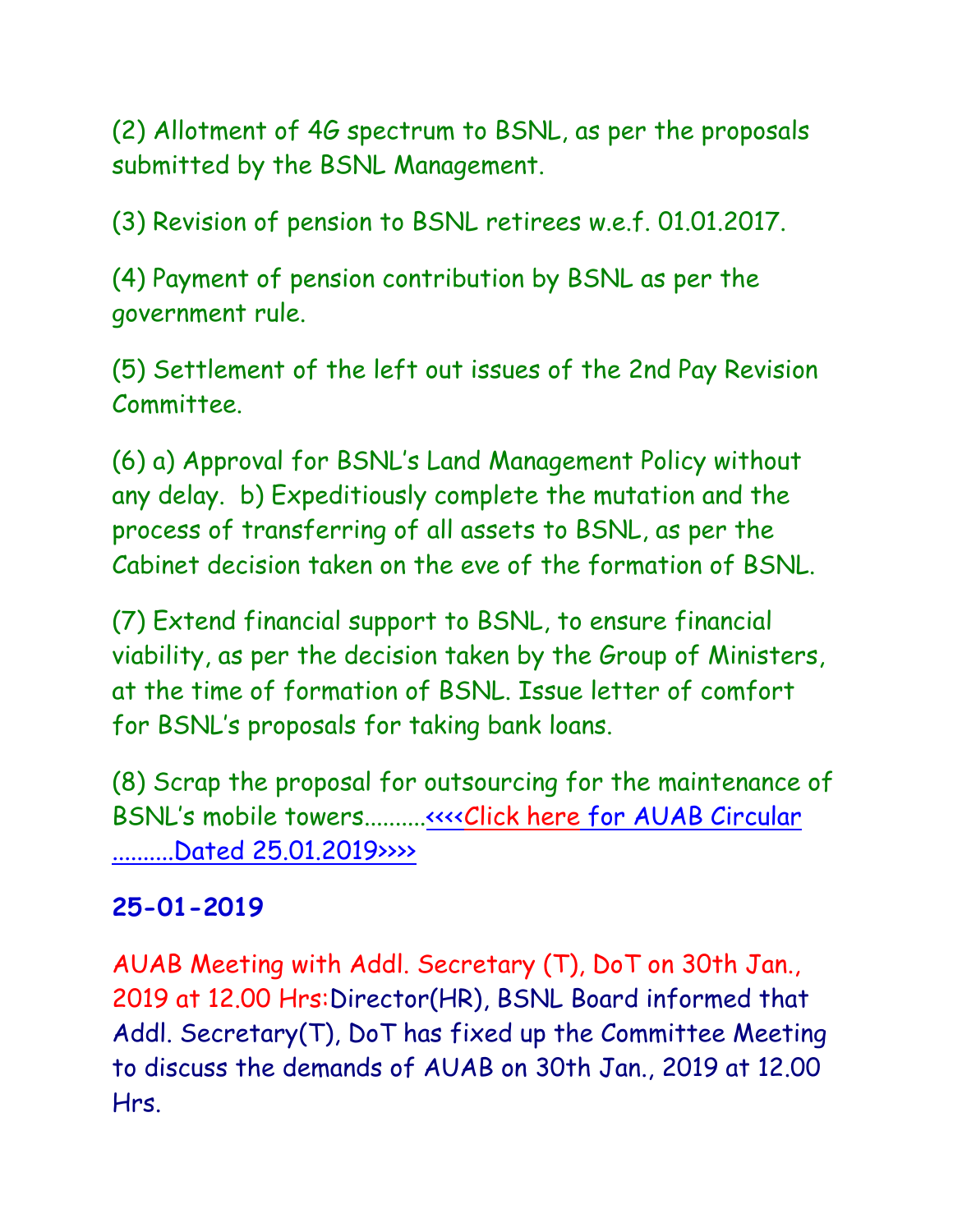HR Integration of Finance Wing of BSNL Corporate Office, New Delhi with Personnel Wing: Against the indifferent attitude of Sr. GM(FP) towards finance wing executives. AIBSNLEA strongly protested on 19th Nov., 2018 outside Sr.GM(FP) Office (Details also given below). Sr. GM(FP) was intentionally delaying issuance of AO to CAO Promotion on one pretext or the other. AIBSNLEA brought the kind intervention of CMD BSNL & Director(HR), BSNL Board in this regard, therefore only the AO to CAO promotion orders were issued on 20th Nov., 2018.

Thus AIBSNLEA strongly demanded immediate HR integration wherein DGM(SEA) should report to GM(Pers.). Finally, the competent authority order for HR Integration on dated 24.01.201[9<<<Click here for letter>>>.](http://www.aibsnleachq.in/HRIntegration_240119.pdf)

We are thankful to CMD BSNL, Director(HR) BSNL Board for taking the long awaited HR Integration decision in BSNL Corporate Office, New Delhi.

## **24-01-2019**

GS writes to CMD BSNL regarding problems being faced by the field units due to non- payment of electricity bills and other out of account salary deductions-....[.<<<<Click here for](http://www.aibsnleachq.in/Tail%20Nadu_24012019.PDF)  [letter>>>](http://www.aibsnleachq.in/Tail%20Nadu_24012019.PDF)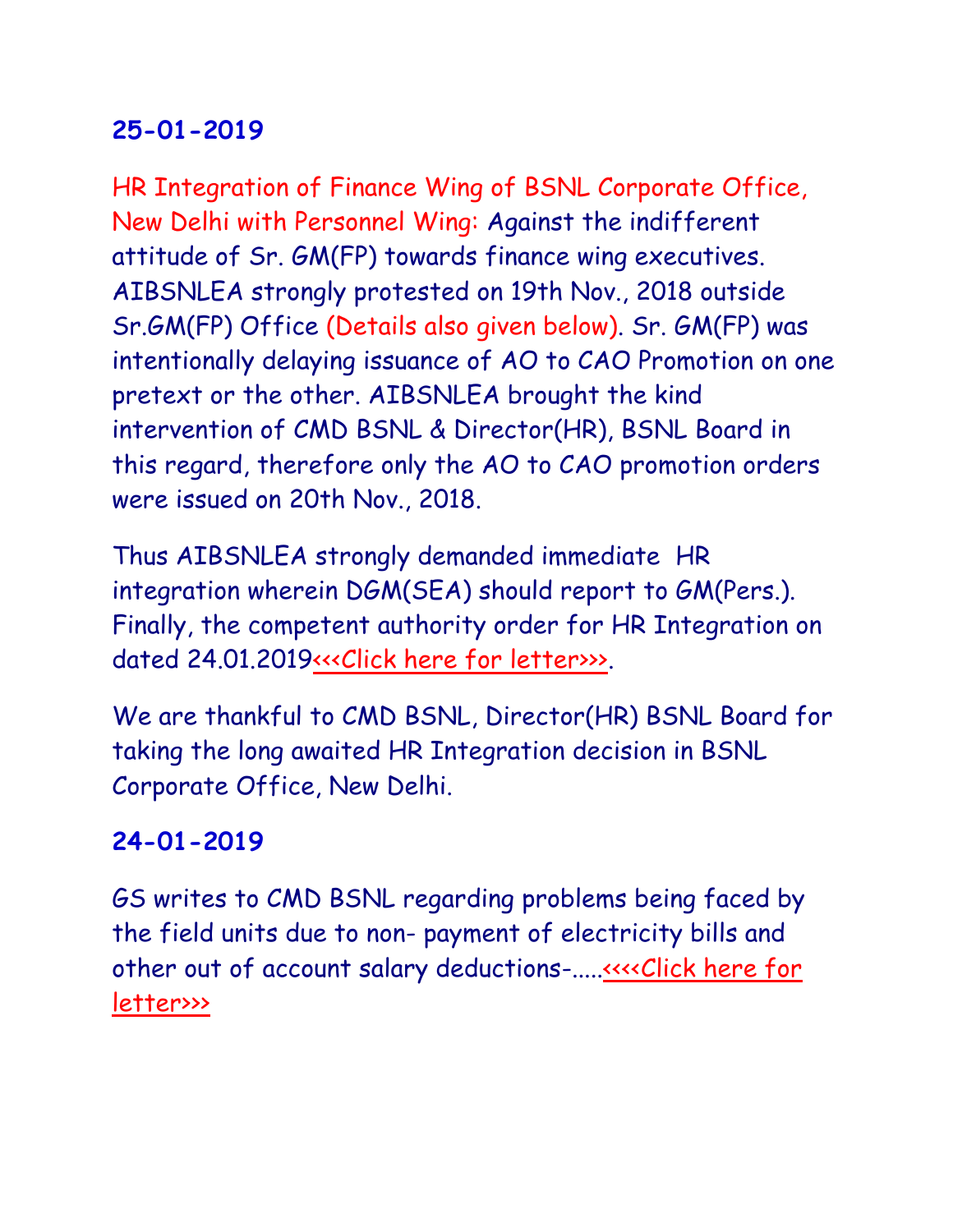The 5th Branch Conference of Teritibazar Branch will be held on 25 01 2019 Friday at 3 PM in the Club Room at 9th Floor of TBZ building. All COBs are invited to attend. Respected OS(E) has consented to be present in the Conference.

#### **24-01-2019**

**Com.Subhasis Pal AO/CC (9433400176)** Circus CSC has been elected as BS Central Branch for the rest of the term in the emergency meeting of the branch on 23 01 2019 at Circus exch. OS(E),CS,ACS,OS,FS and CWC members were present in the meeting. BP presided over the meeting. OS(E) explained the current all India position of our organisation and BSNL. CS congratulated Com.Pal and wish him every success for the task ahead and assured all sorts of co-operation on behalf of Circle. He also expected that the new leader will surpass the glorious past of the Central Branch in every aspect including the role for ensuing 6th AIC at Vijaywada.

In his brief speech Com.Pal assured of his best functioning as BS. Com.OS(E),Com.Debasis Pal,Com.Kamal Das were felicitated for their superannuation in the meeting.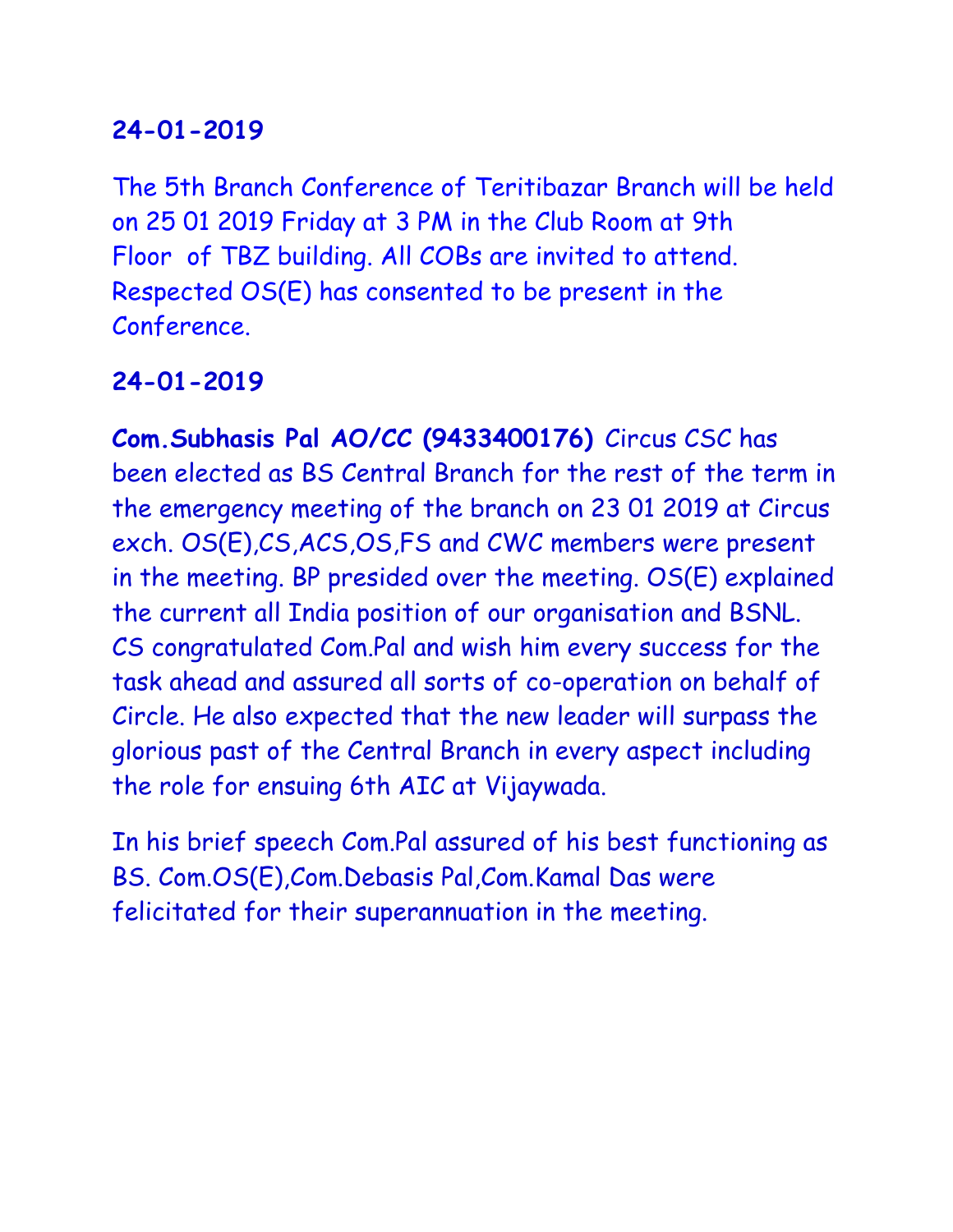



Meeting with CMD BSNL:-GS, President and AGS(Fin) met CMD BSNL and discussed regarding:-

(a) AUAB meeting with AST, DOT : We enquired about the meeting to be held with Addl Secy (Telecom),DOT with the AUAB representatives to discuss AUAB demands. CMD BSNL mentioned that as assured by AST the committee meeting may take place tomorrow or day after tomorrow.

(b) DE to DGM (T) Promotion: We expressed our serious concern against non filling up the vacant 891 DGM (Engg) Posts even the CPC has been completed 20 days before but pending for approval from the competent authority. We apprised him about the status of the court judgments of TES Group 'B' seniority. CMD assured to discuss the matter with Dir (HR) for an early decision.

#### **23-01-2019**

Meeting with Director(HR) BSNL Board.:-GS, President and AGS(Fin) met Director (HR) BSNL Board and discussed regarding:-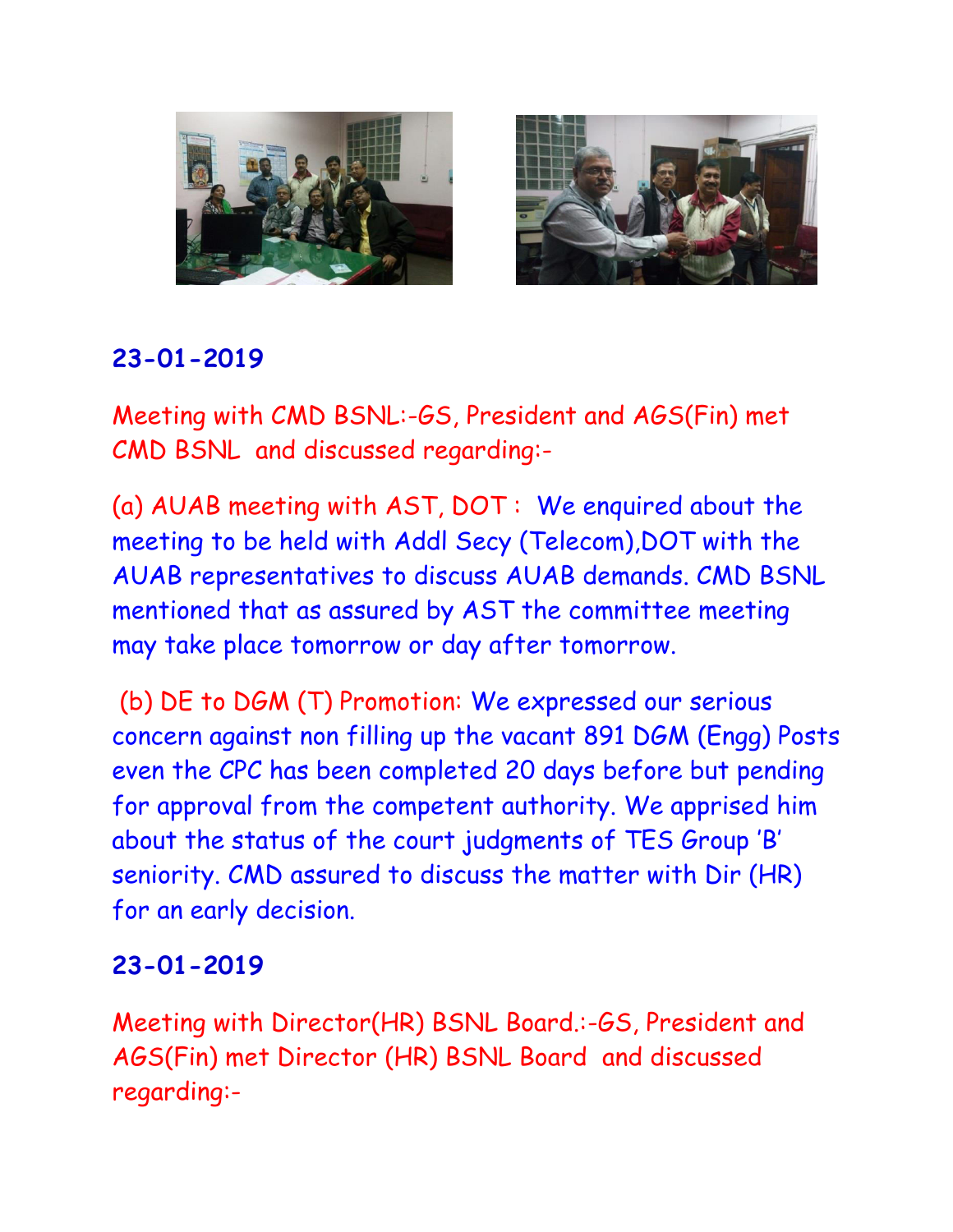(a) DE to DGM (Engg) Promotion: We expressed our concern against the delay in issuing DE to DGM promotion orders since the CPC has been completed 20 days before ,We also explained the status of court cases and Judgments on TES Group'B' seniority. After detail discussions Dir(HR) mentioned that the DE'S seniority list will be placed in the public domain shortly and thereafter the promotion orders will be issued.

(b)AUAB meeting with AST, DOT : Director (HR) mentioned that regarding committee meeting she contacted AST office today but AST was on tour. However tomorrow morning she will again talk to AST for fixing AUAB meeting to discuss their demands.

(c) AO to CAO Promotion: We requested to fill up the vacant CAO Posts. Director (HR) mentioned that ASG opinion on the on merit reservation issue is still awaited. However, she mentioned that Review CPC for SC/ST left out candidates is being held shortly.

#### **23-01-2019**

Meeting with PGM(Pers).:-

GS, President met PGM(Pers) and discussed regarding:-

(a) Promotion from JTO to SDE(T) : We requested to expedite CPC to fill- up vacant SDE(T) Posts (about 4900) since the contempt case in the Hon'ble CAT Ernakulam bench has been stayed. PGM(Pers) assured to look into the matter.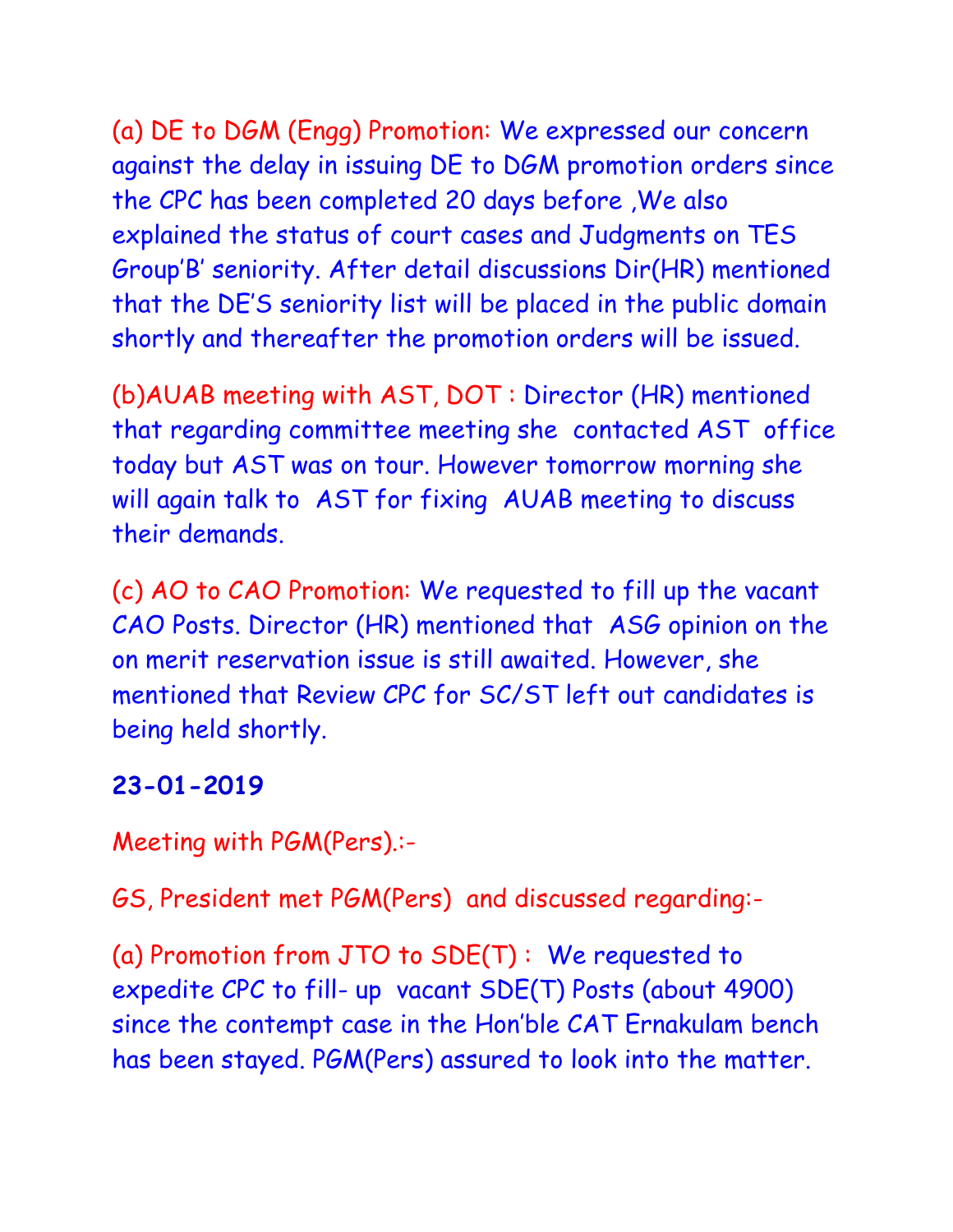(b) DE to DGM Promotion: We requested to PGM (Pers) to issue Promotion orders from DE to DGM (Engg) since the CPC to fill up 891 vacant DGM Posts has been completed but held up due to some objections raised in DE'S seniority list. PGM (Pers) assured to look into the matter and to issue promotion orders at the earliest.

#### **22-01-2019**

CS,CP,ACS(F) and FS/TB met CGM,PGM(CFA),PGM(S & M),Sr.GM(HR & Admn), GM(Fin), GM(Vig), GM(BB), GM(BA-E) & PGM(ITPC & ETR) and presented them with Association Diary 2019 and wished happy new year.

We requested GM(HR & Admin) to expedite issue of Diary procurement order soon.We conveyed our anxiety to GM(Fin) that the recovery amount of GPF,Co-operative,Bank EMIs etc deducted from salary are not deposited. As a result of it the incumbents are losing interest ans have to pay penal interests. Moreover,the retiring persons will lose their contribution to GPF.GM accepted our view and informed that he is aware of this incidents and he is writing to BSNL CO for make good of the interest,we request him to issue circular in this regard.He informed the same alarming situation is prevailing through India.

We expressed our deep concern about non payment of wages to JCLs for about 3 months,We requested him to look into this matter. GM expressed his helplessness.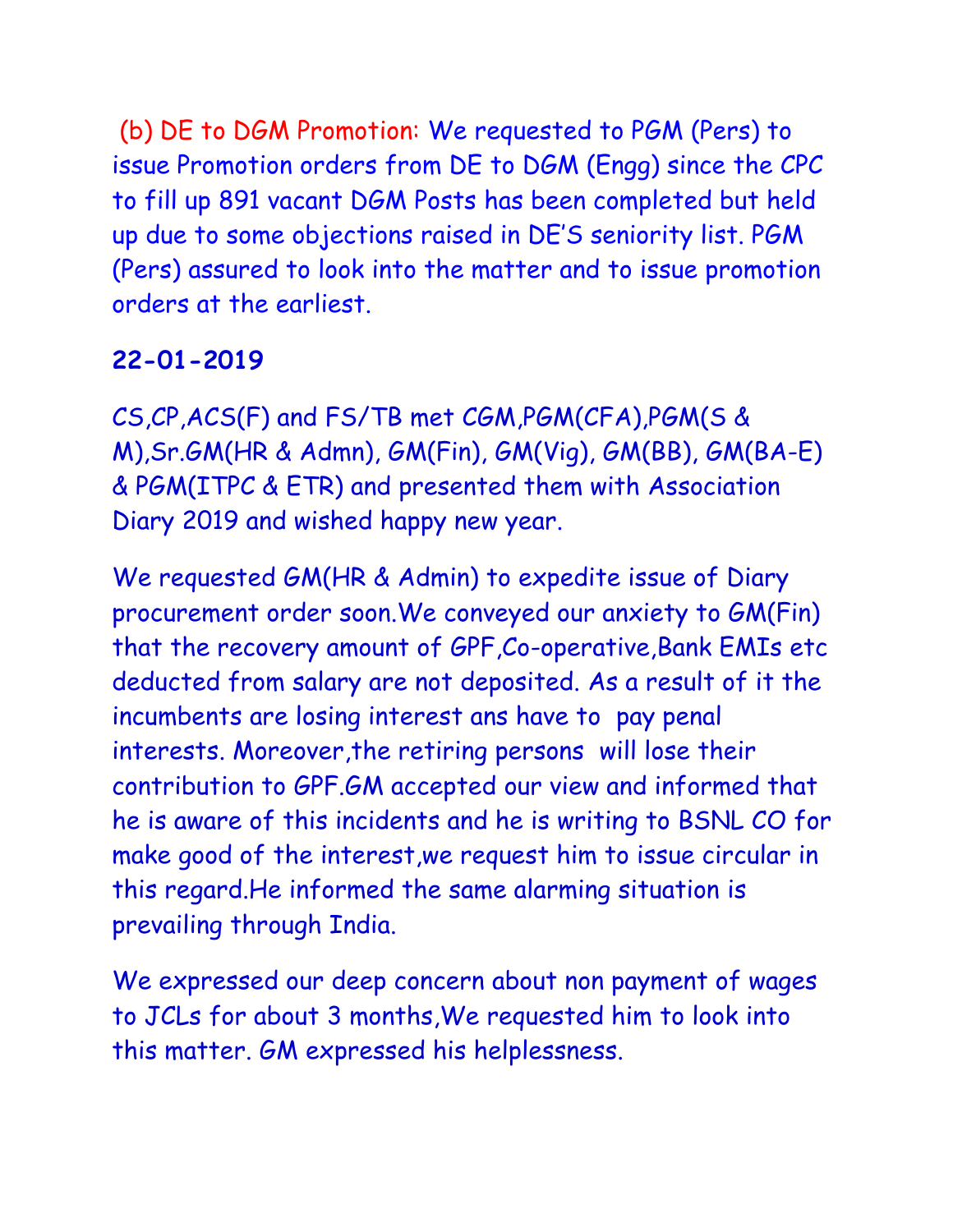We requested GM not to recover the so called 'excess payment' made to JAO 2010 batch as the case is referred to Dir(HR) that they had already forgone the NEPP fixation.GM replied that he will consider our request.We request long pending request order to com.Timir Sarkar AO from Barasat,GM gave word to consider early.

# **22-01-2019**

ACS Com.Ajay Kundu attended the open session of SNATTA at CTO Hall today.He wished all the success of AGM of SNATTA/CTD and asked them to work hard foe the future of BSNL and when becoming executive he invited to join AIBSNLEA for the fulfillment of their dream.

# **21-01-2019**

An emergency meeting of the Central Branch will be held on 23rd January 2019 at 3 PM in the Circus Exchange. New BS will be elected in that meeting.CS & OS(E) will be present in the meeting.

# **19-01-2019**

The 4th Conference of AIBSNLEA/Howrah Branch will be held on 5th February 2018(Tuesday) at 2 PM in Srirampur Exchange Club Room.All the Circle Office Bearers are invited to attend the conference.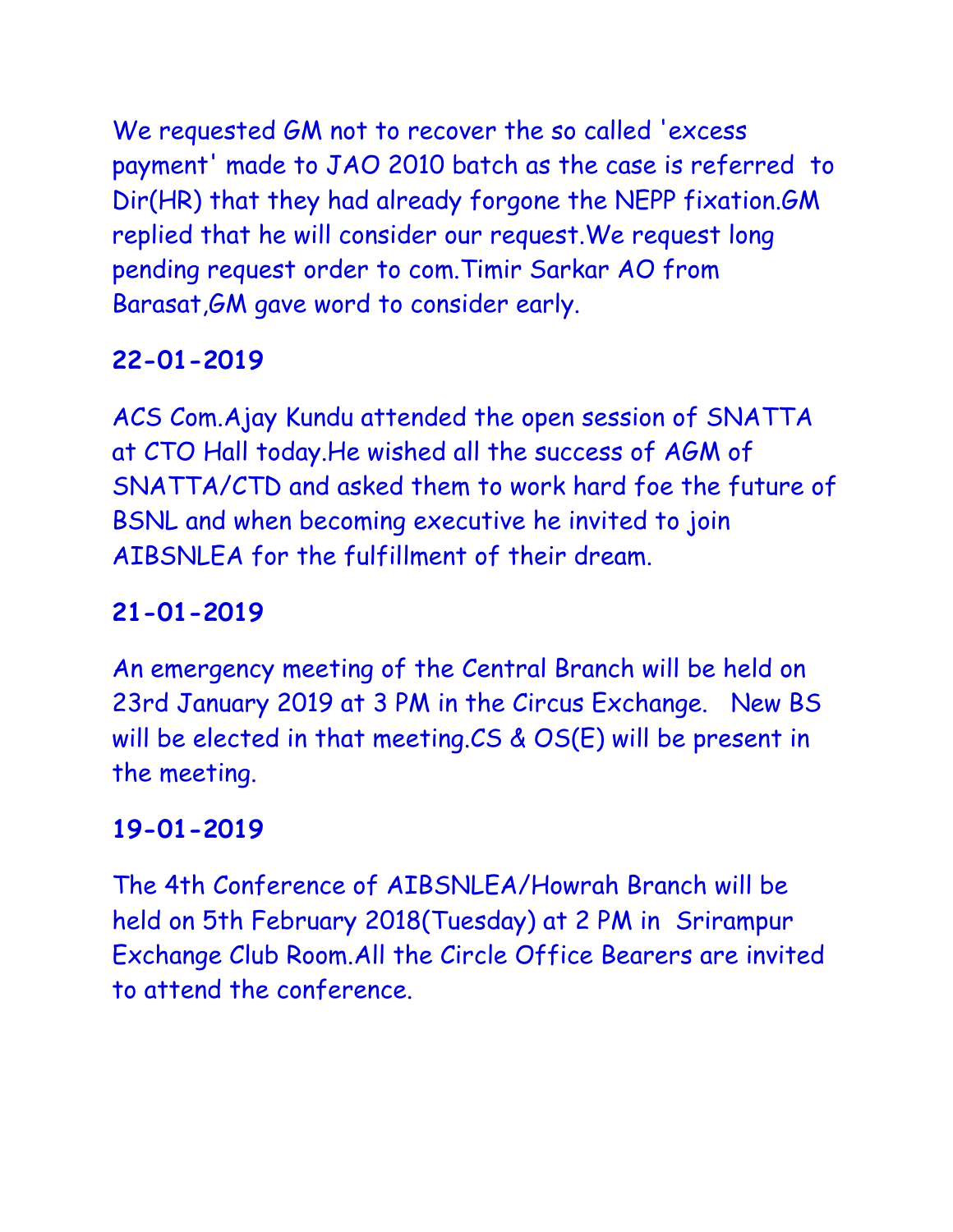Today CS,CP,ACS & OS had a discussion with the members of TBZ branch at TBZ exch building regarding next branch conference. In an interactive session CS appraised the members about the present position of 3rd PRC, AO -CAO, DE-DGM, SDE-DE, JTO-SDE, E1A-E2 , E2A-E3 pay scale,etc. He also expressed the need of a strong branch committee to strengthen the activities of Circle as well as CHQ. It was informed that 6th AIC is going to be held at Vijayawada during second week of April & branch representative may be sent there.

It was decided that the branch conference will be held in the coming week to elect a new body.

## **17-01-2019**

AUAB would be compelled to take recourse to strike - The AUAB cautions the Addl. Secretary (T), DoT: As per the decision taken in the AUAB meeting held yesterday, representatives of the AUAB, viz., Com.P.Abhimanyu, GS, BSNLEU & Convener, Com.Chandeshwar Singh, GS, NFTE & Chairman, Com. Prahlad Rai, GS, AIBSNLEA and Com. K. Sebastin, GS, SNEA met Shri Anshu Prakash, Addl. Secretary(T), DoT , today. The representatives conveyed him the decision of the AUAB meeting held yesterday. They told the Addl. Secretary(T), in no uncertain terms that, the employees are unhappy that not much progress is made in the 3rd Pay Revision issue. They also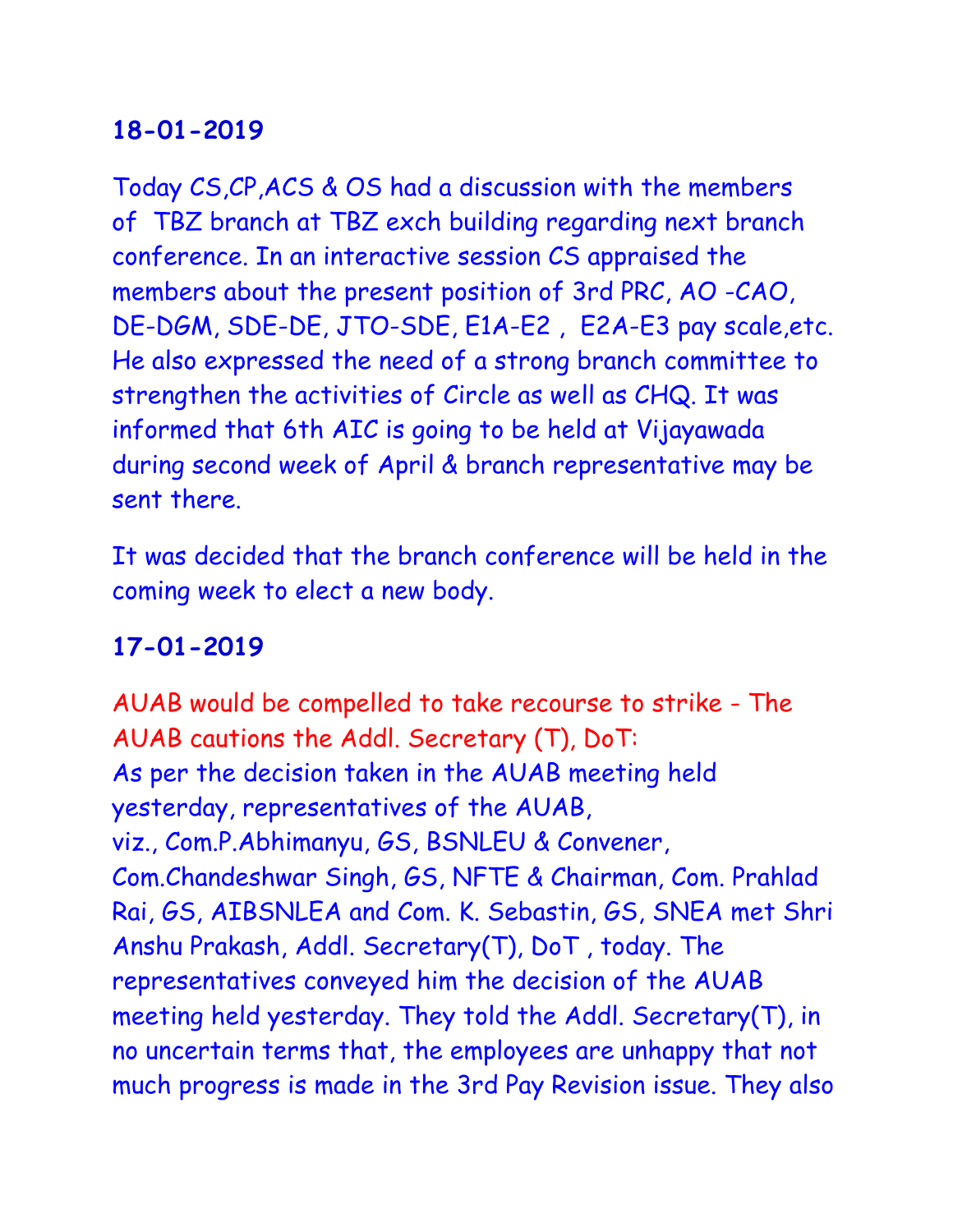informed him that the AUAB will be compelled to give call for the strike, since not much time is left for the Parliament elections. The Addl. Secretary(T) informed that he would hold a meeting with the AUAB next week in which crucial discussion would be held in respect of the issue of 3rd Pay Revision. During discussions, CMD BSNL was also present in the meeting.

# **17-01-2019**

A section of unruly JCLs gheraoed DE Circus for their various demands which are beyond the scope of DEs. The gherao continued upto 9pm. DGM /NWO-P(Central ) also tried to convince them to withdraw the uncalled for gherao in vain. Ultimately with the intervention of GM(NWO-BA-East) & PGM(CFA) and intimation to the police authority gherao was withdrawn as per information given by CS & OS(E). We condemn such atrocities & confirm that such act is not sponsored /supported by any of the recognised unions/associations & request our members & all other executives to take this kind of hooliganism into the knowledge of competent administrative authority & FIR may be made as per directions of GM(HR) which is already available in Medha. [\(see order dt 15.05.2017](http://aibsnleawb.org/prohibition%20of%20gathering.pdf) )

In this connection we request upon executive fraternity to remain united at the place of occurrence of such incidences so that any of the executives may not feel alienated. CS will talk to the CSs of other sister associations /unions in this regard immediately.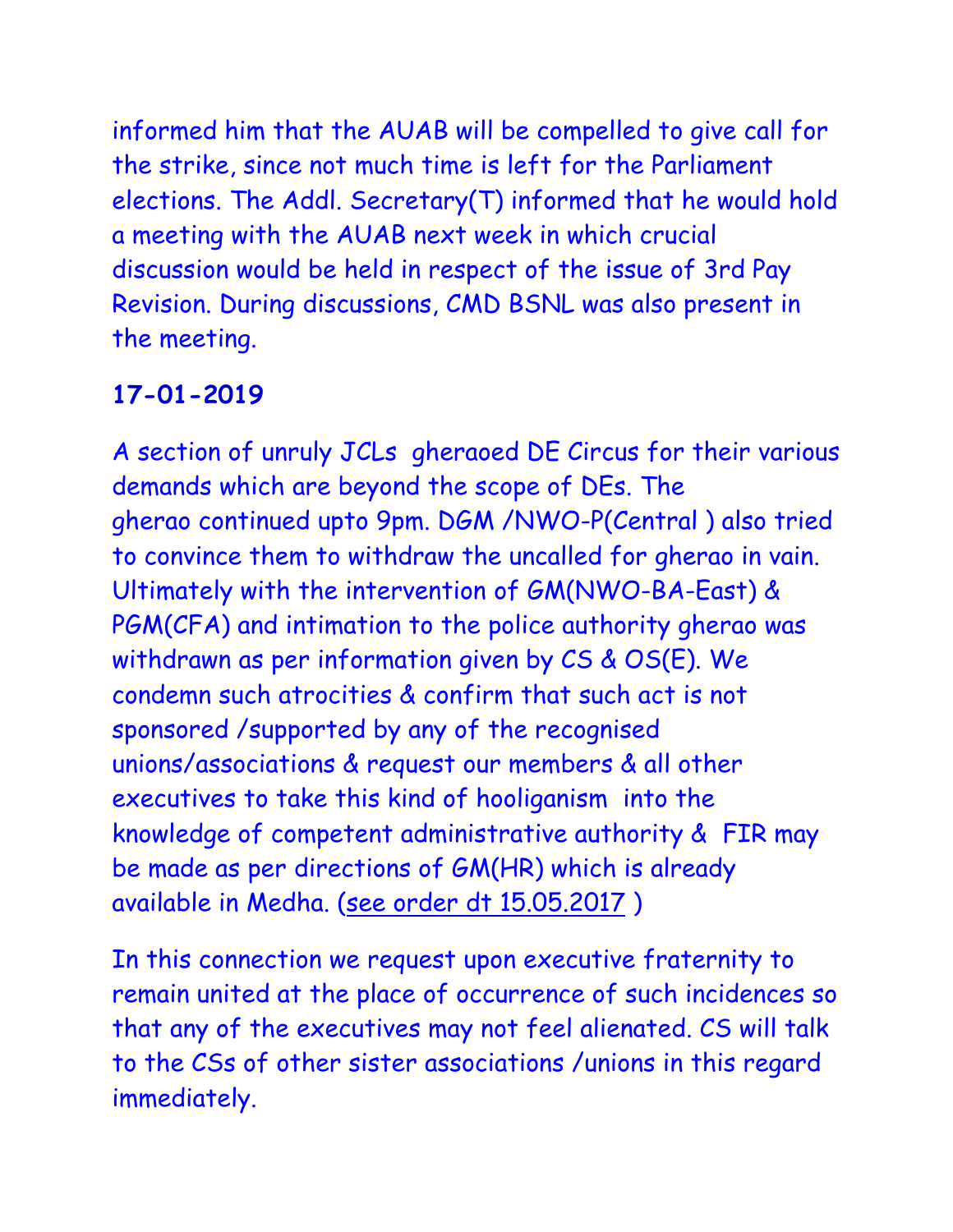Today OS(E),CS & ACS met Sr.GM(HR & Admin) and discussed the following:

1) Immediate release of Diary procurement order for 2019: GM informed that our letter has already been sent to DGM (MM) for necessary action. We hope it will be issued within a few days.

2) Lift of CRN Exch: GM informed that the installation of the same is going on & we expect within one month the new lift will be installed.

3) Withdrawal of VR of Subrata Saha : GM informed that the application has been forwarded to CGM/CTD ,soon the withdrawal will be allowed.

4) Issue of JCL scheme extension order: We convinced GM that this extension is extremely necessary for issue of W/O to the vendors. GM appreciated our concern & informed that necessary steps regarding this already under active consideration & assured that payment of JCL wages bill will not be hampered.

5) CGA 2018 & concurrence thereof: We informed GM to convene CHPC meeting at the earliest. Now,the vacancy of Group C in CTD is 95 & that of Group D is -16. The R&E section of CTD communicated to GM(Establishment)/BSNL CO for giving concurrence of clubing post together for compassionate ground appointment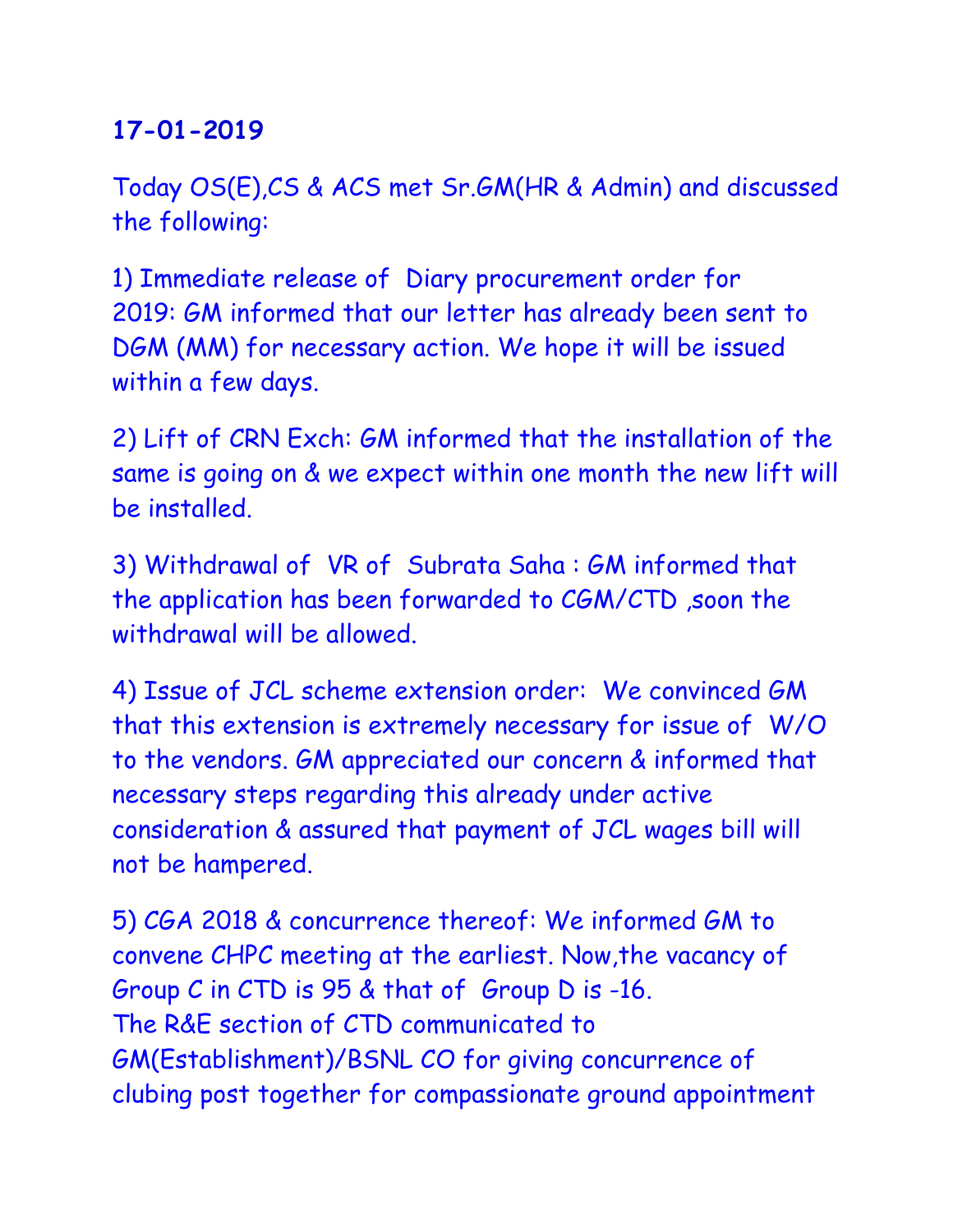of CTD in line with their guidelines issued in 2016. But no answer is received till date. We requested GM to communicate with GM(Establishment)/BSNL CO without further delay so that the ailing eligible candidates may get CGA soon. GM appreciated our view & assured to take early steps.

## **17-01-2019**

Time is running out and strike will become unavoidable - AUAB meeting decides to inform the government........ A meeting of the AUAB was held yesterday. Com.Chandeshwar Singh, GS, NFTE & Chairman, AUAB, presided over the meeting. Com.P.Abhimanyu, GS, BSNLEU & Convener, AUAB, welcomed everyone and presented the agenda item to be discussed in the meeting. General Secretaries / Representatives of BSNLEU, NFTE, SNEA, AIBSNLEA, AIGETOA, BSNL MS and BSNL OA, were present in the meeting. The meeting reviewed the progress in the settlement of the demands of the AUAB. The meeting assessed that reasonable progress is made on the demands of 4G spectrum and payment of pension contribution on actual basic pay.

However, the meeting came to the conclusion that, no substantial progress has come on the issues of 3rd Pay Revision and Pension Revision. The meeting also came to the assessment that the time available for the settlement of demands is only upto February, 2019 and that the announcement for Parliament elections may come any time in March, 2019. Once the elections are announced, the Code of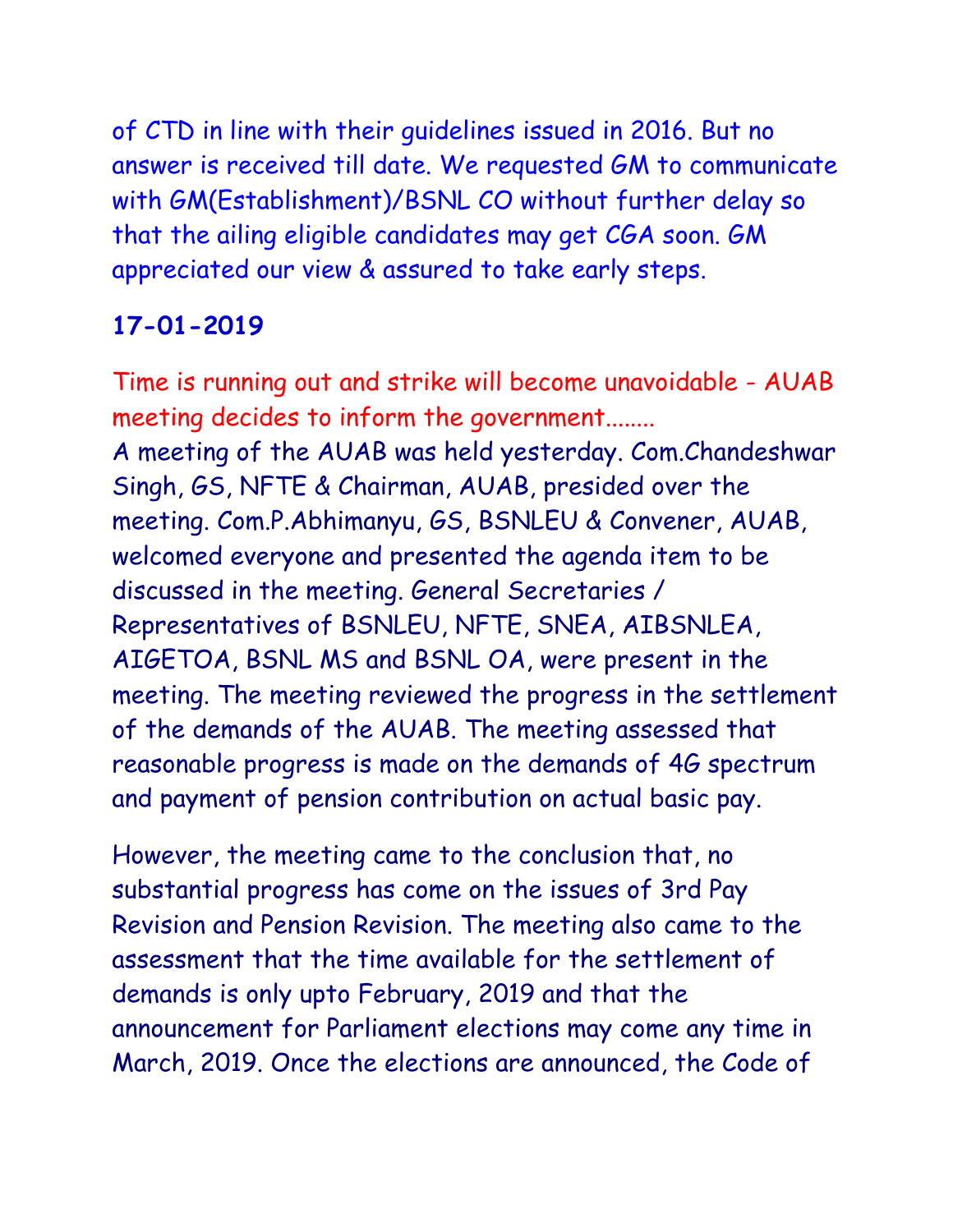Discipline will also come into effect and no demand could be settled thereafter.

In view of the above reasons, the meeting decided to convey to the government that, the AUAB would be compelled to give call for the strike. The meeting also decided that the AUAB should meet the Additional Secretary, Telecom, in person, and communicate this.

## **17-01-2019**

AUAB writes to the Hon'ble Minister of State for Communications - Informs strike will become unavoidable due to the delay in the settlement of the 3rd Pay Revision........[.<<<<Click here for letter>>>>](http://www.aibsnleachq.in/letter%20to%20Hon)>>>>>

As per the decision taken in meeting held yesterday, letter has been written to Shri Manoj Sinha, Hon'ble Minister of State for Communications, by the AUAB, communicating it's unhappiness over the delay in the settlement of the 3rd Pay Revision issues. In the letter, the AUAB has stated that it would be compelled to go on strike, if no positive outcome comes on the issue. The letter was delivered by hand to the Private Secretary to the Hon'ble Minister of State for Communications today, by the AUAB representatives.

## **16-01-2019**

Meeting between CMD BSNL and the AUAB on 3rd Pay Revision issue: In the meeting held on 10.01.2019, the Addl.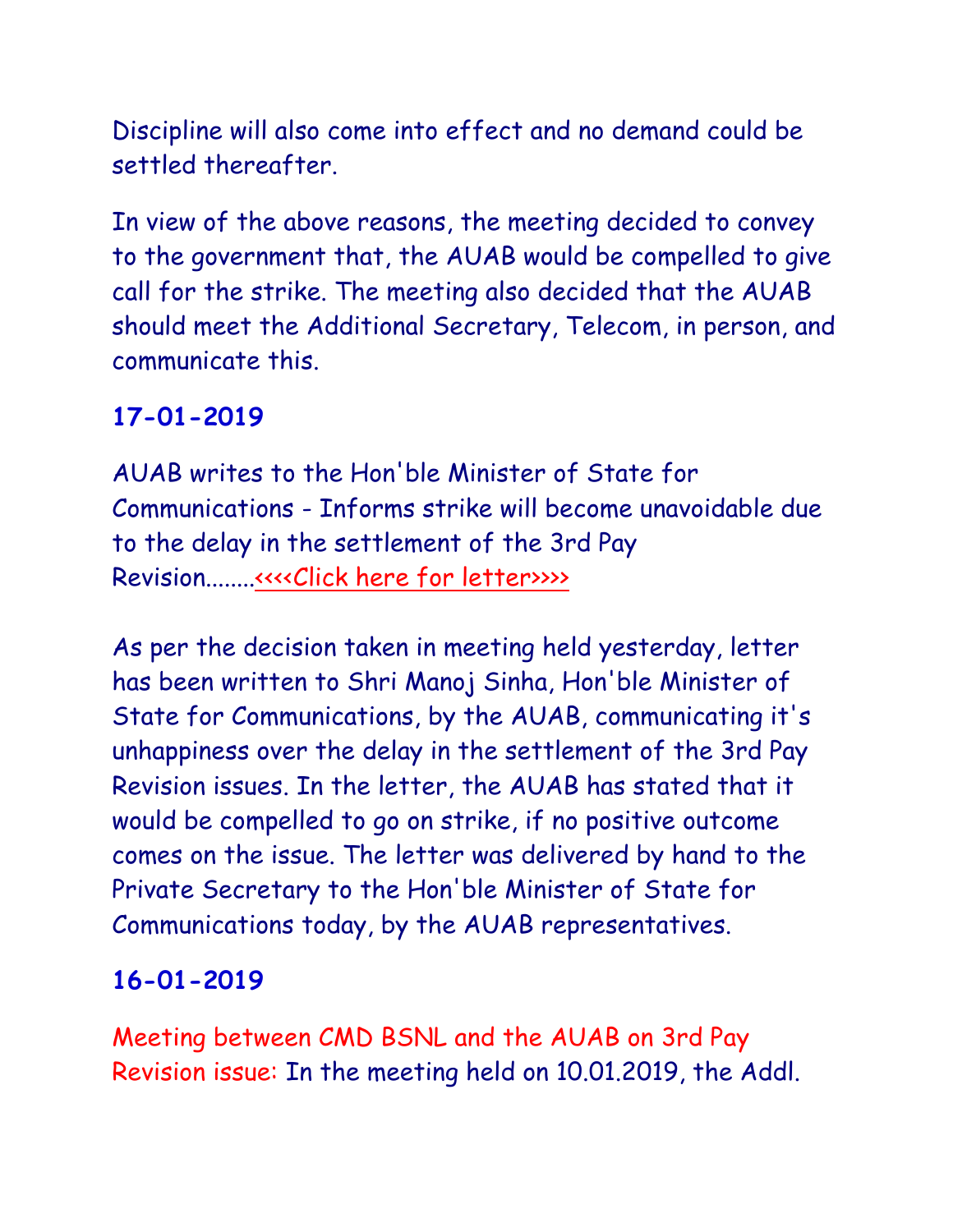Secretary, Telecom, directed the AUAB to hold a discussion with the BSNL Management on the 3rd Pay Revision issue, and to come back to him for a meeting in the following week. Accordingly, a meeting took place between the AUAB and the CMD BSNL today. The Director (HR) was also present in the meeting. From the AUAB, Com.P. Abhimanyu, GS, BSNLEU & Convenor, Com. Chandeshwar Singh, GS, NFTE & Chairman, Com.K.Sebastin, GS, SNEA, Com. Prahlad Rai, GS, AIBSNLEA, Com.RaviShil Verma, GS, AIGETOA, Com. Suresh Kumar, GS, BSNL MS, Com. Rewati Prasad, AGS, ATM and Com. H.P. Singh, Dy.GS, BSNL OA, were present. Discussion took place on the issue of 3rd Pay Revision.

The AUAB representatives categorically demanded that 3rd Pay Revision should be settled with 15% fitment. The CMD BSNL also stated that the BSNL Management sticks on to it's earlier position that 3rd Pay Revision should be settled with 15% fitment. The AUAB pointed out that the notification for Parliament election would be issued any time in the month of March, 2019 and that the available time for the settlement of 3rd Pay Revision was very less. The representatives also pointed out that the AUAB would be constrained to restart the agitation, if no favourable settlement comes on time.

## **16-01-2019**

AUAB writes to Shri Anshu Prakash, Addl. Secretary, (Telecom), DoT regarding requesting to grant a meeting to the AUAB –- [<<<Click here for letter>>>](http://www.aibsnleachq.in/Requesting%20to%20grant%20a%20meeting.pdf)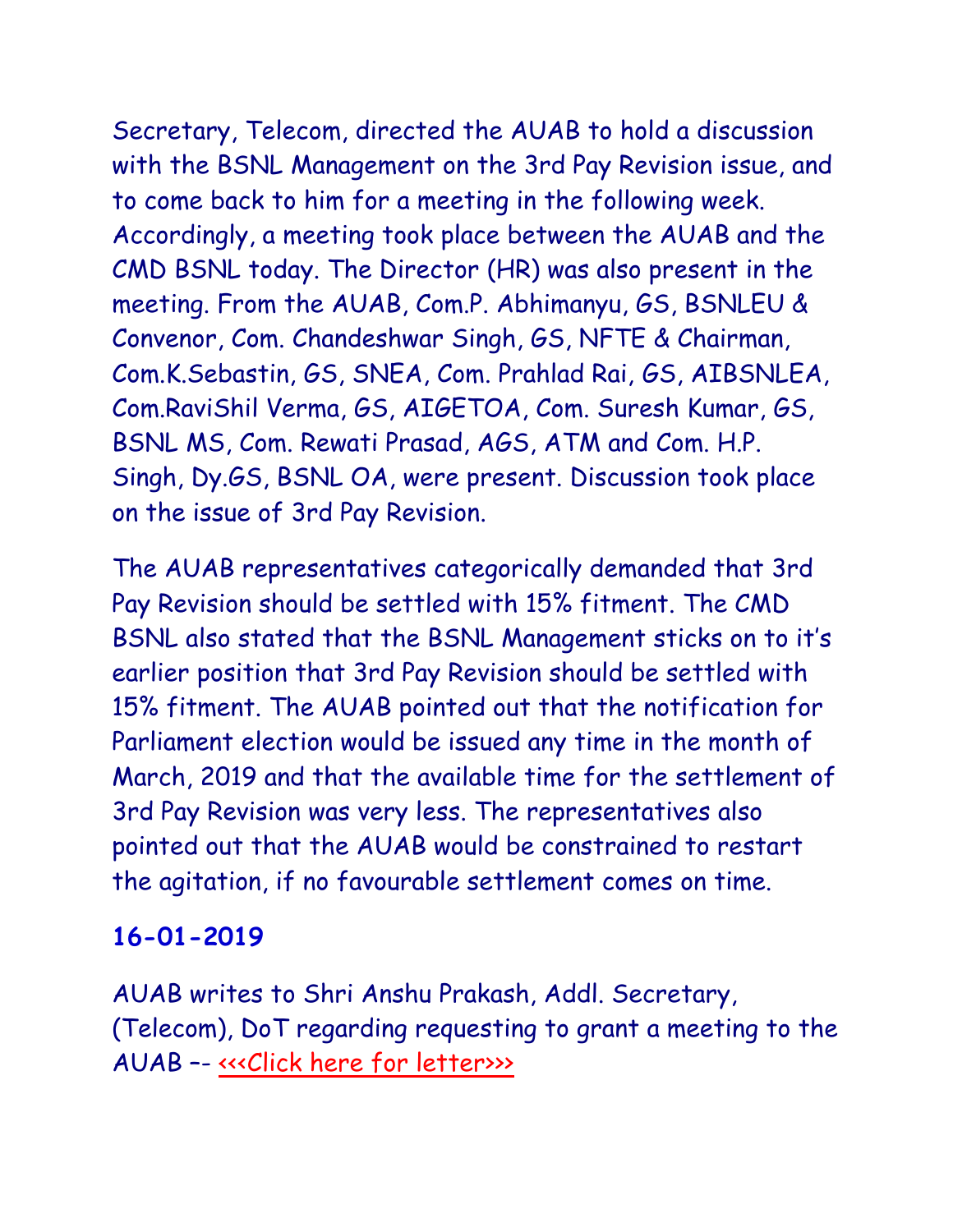CS attended a meeting of members of Shrirampur Area under Howrah branch on 11-01-19.BS Howrah branch and circle FS were also present.We discussed about the problems faced by our members in an interactive session.It was decided to fix an appointment with the newly posted DGM(SRP) immediately to resolve the problems such as vindictive transfer of our members,uneven distribution of workloads of executives in the area,dilapidated condition of Chandannagar AOTR building,etc .BS will act in this regard immediately.CS informed about development of AO to CAO promotion and other promotions,3rd PRC status,organisational position,6th AIC at Vijaywada,Telengana,collection of donation and elect a representative of the branch thereto and advised to elect a strong new branch body to resolve area level problems effectively.It was also decided to hold branch conference within February'19.

All the members thanked CS for coming to meet members and decided to reconstruct a new strong branch leadership to protect the legitimate interest of our members CS also assured all sorts of cooperation.

#### **11-01-2019**

**Meeting of the Committee for Periodic Interaction (Institutional Mechanism) and meeting between the AUAB and the Addl.Secretary(T), DoT:** A meeting of the Committee for Periodic Interaction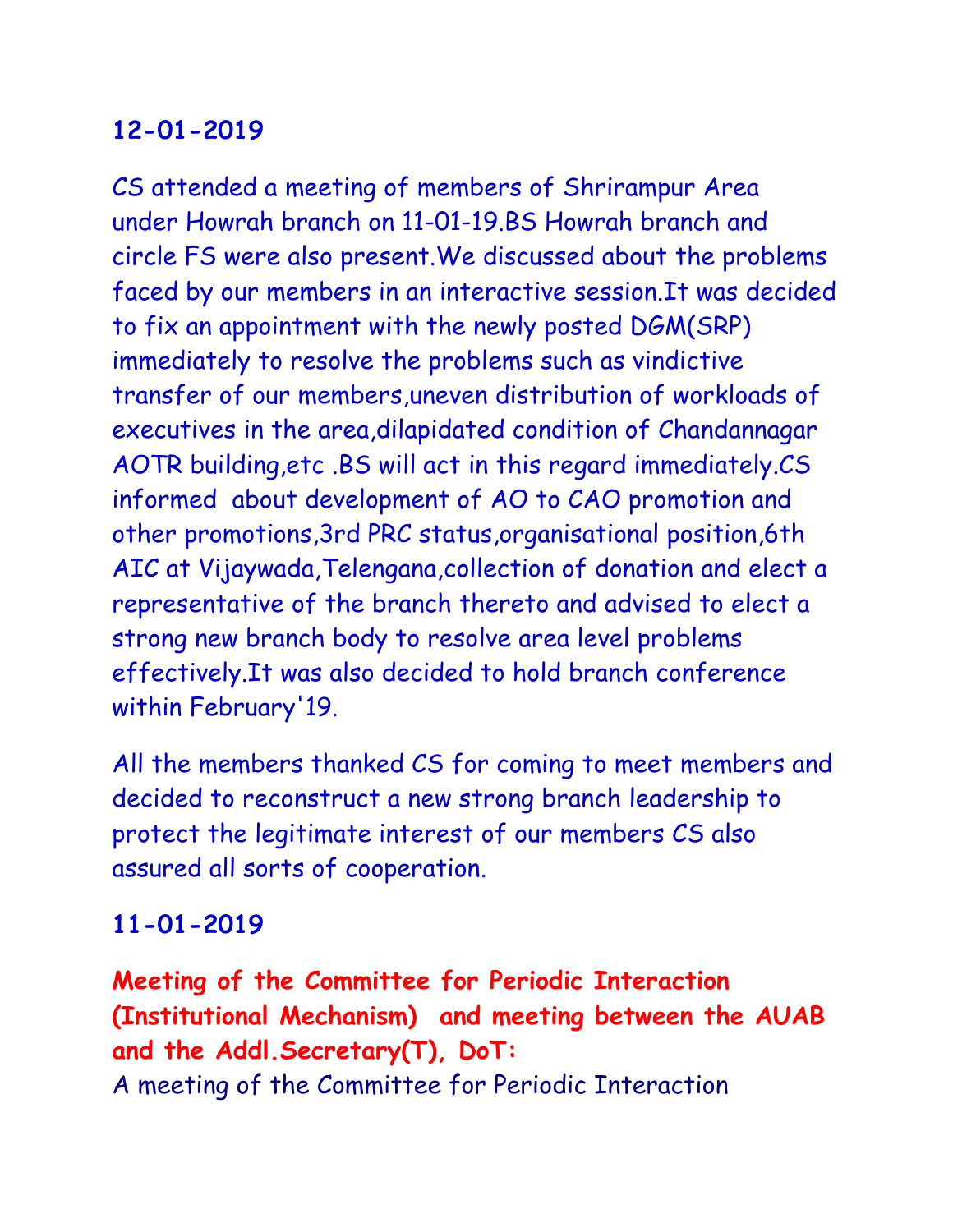(Institutional Mechanism) was held in the Sanchar Bhawan

yesterday the 10-01-2019. From the AUAB, Com.P.Abhimanyu, GS, BSNLEU & Convener, Com. Chandeswar Singh, GS, NFTE & Chairman, Com.K.Sebastin, GS, SNEA and Com.Prahlad Rai, GS, AIBSNLEA participated. Shri.R.K.Kandelwal, Joint Secretary(Admn.) - Convener Committee, Shri S.K.Jain, DDG(Estt.), Sh. Rajeev Kumar DDG(Budget), Sh. Sanjay Agarwal, Director(Estt.), Sh. Pawan Gupta, Director(PSU), from DoT side and Ms.Sujata Ray, Director(HR) and ShriA.M.Gupta, GM(SR) from BSNL side were present in the meeting.

It may be remembered that the AUAB strongly demanded that this Committee should be chaired by the Addl. Secretary(T), and that no result would be achieved if it is presided over by the Joint Secretary level officer. Whatever we predicted, has proved to be correct. The Joint Secretary(Admn.) and the DDG(Estt.) were not able to give any worthwhile information about the status of the issues, viz., 3rd Pay Revision, Allotment of 4G spectrum, Payment of Pension Contribution on actual basic pay and Pension Revision. Both the officers are completely negative on our issues. No worth mentioning outcome came from this meeting. Hence, after this meeting, the AUAB leaders went and met Shri Anshu Prakash, Addl. Secretary(T) and expressed their total dissatisfaction about the outcome of the meeting. Shri R.K.Kandelwal, Joint Secretary (Admn.), Ms. Sujata Ray, Director (HR) and Shri A.M.Gupta, GM(SR) were also present. Thereafter, full fledged discussion took place with the Addl.Secretary(T).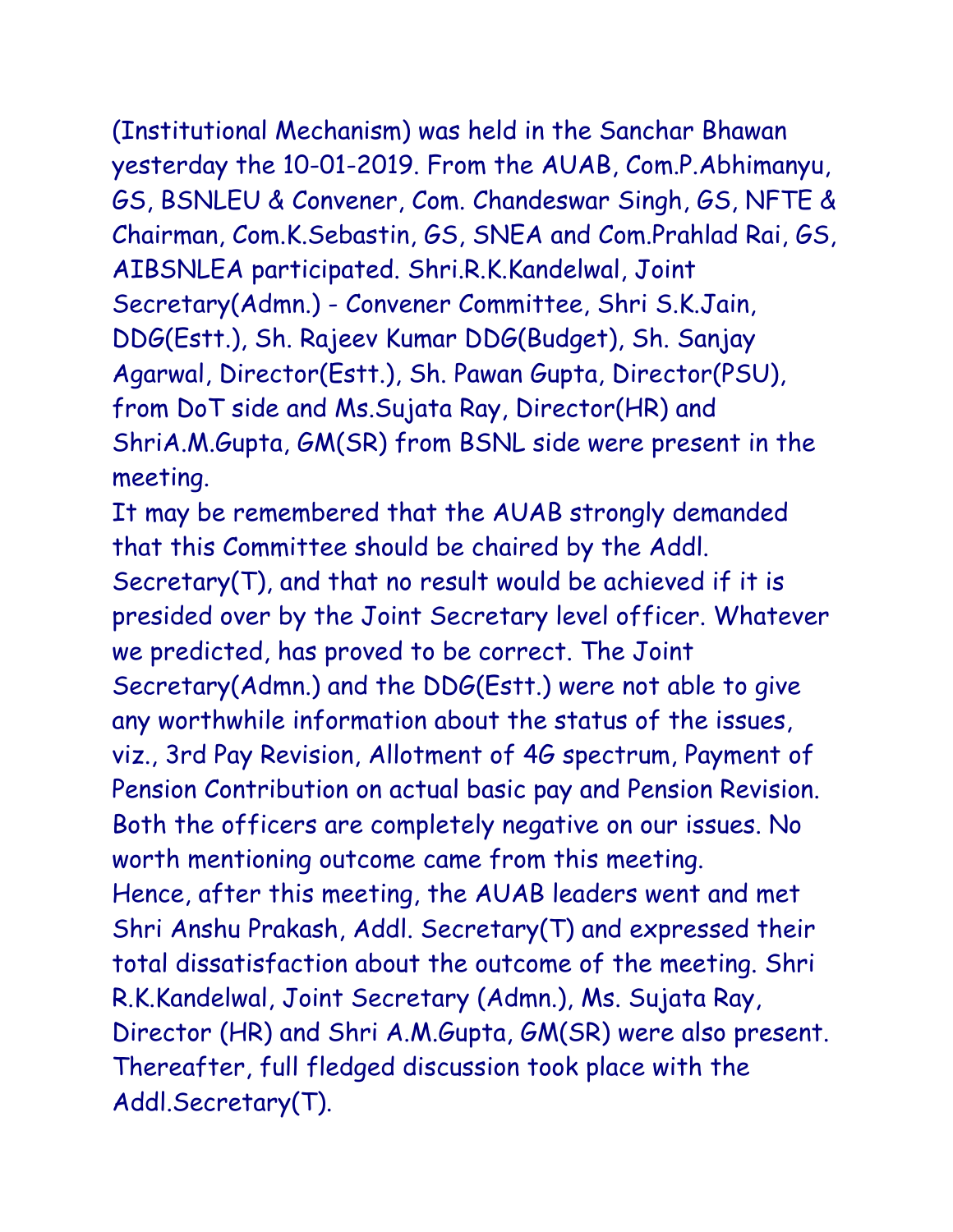3rd Pay Revision : Detailed discussion took place. The Addl. Secretary(T) told that the DoT is ready to settle the 3rd Pay Revision. But, he categorically told that it will be very difficult for the DoT to get the approval of the Cabinet for 15% fitment, since BSNL's financial position does not allow payment of such high salary. He requested the AUAB and the BSNL Management to discuss and take viable decision and bring to DoT immediately so that this can be taken in next Digital Commission scheduled to be held in the first week of Feb., 2019.

4G spectrum to BSNL: As regards the allotment of 4G spectrum to BSNL, the Addl. Secretary(T) confidently told that the DoT would do it's best to get the Cabinet approval for the allotment of 4G spectrum to BSNL. He expressed hope that the Digital Commission meeting to be held in the 1st week of February would give the necessary clearance, after which it would go for the Cabinet approval.

Payment of Pension Contribution on actual basic pay: As regards the issue of Payment of Pension Contribution on actual basic pay, the Addl. Secretary(T) told that the Department of Expenditure (DoE) has sought certain details and that the DoT has already written to the BSNL in this regard. The Director (HR) replied that within 1 or 2 days, BSNL would send a reply to the DoT. The Addl. Secretary(T) assured that thereafter prompt action would be taken to get the approval of the DoE.

Pension Revision: On this issue, the AUAB representatives expressed their dissatisfaction and demanded that prompt action should be taken by the DoT. Thereafter, detailed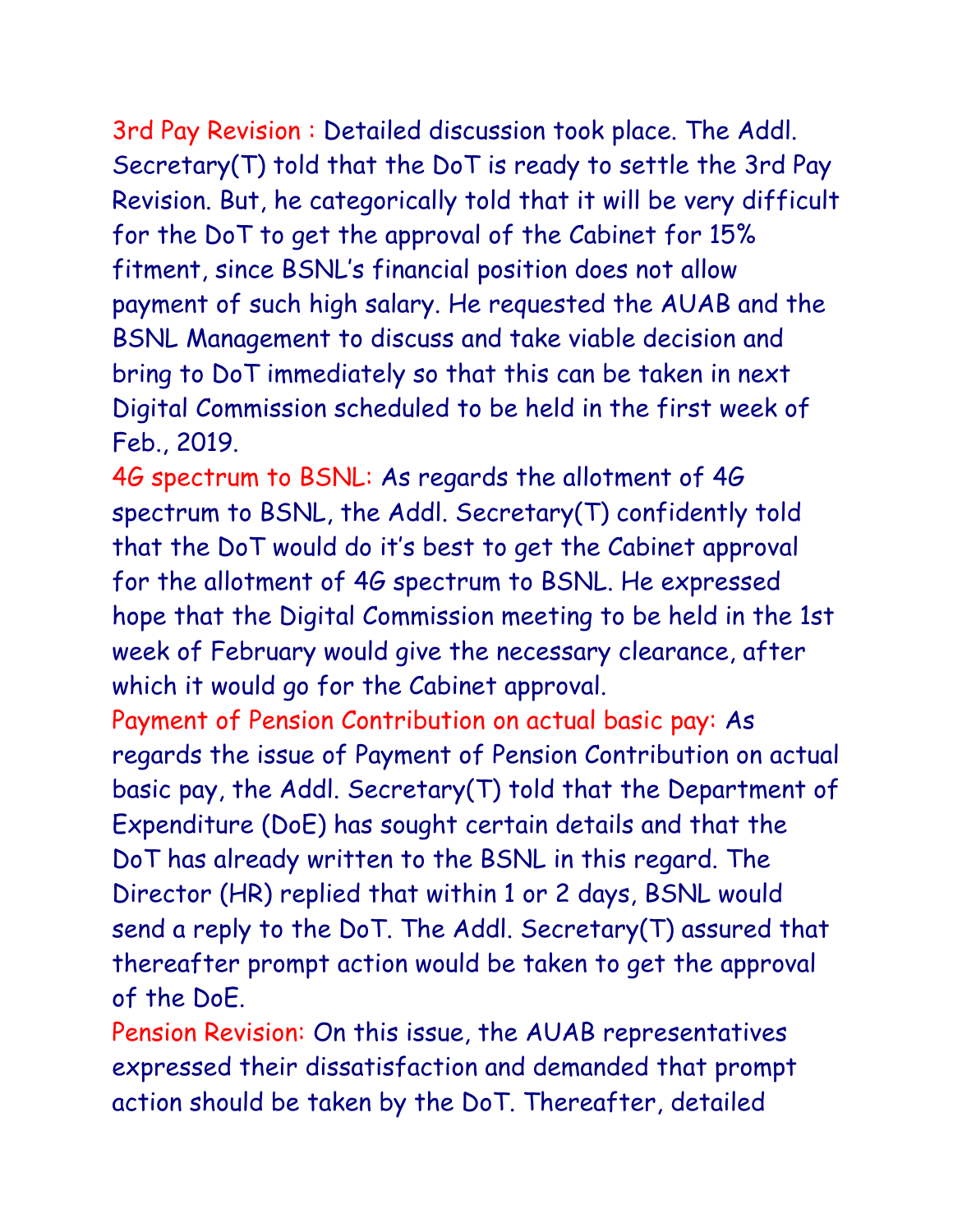discussion took place with regards to the fitment, etc. Finally, the Addl. Secretary(T) requested Director(HR) to provide with copies of relevant documents like Govt. orders related to the earlier pension revision documents to the employees, etc. Left out items of 2nd PRC :At the end of the meeting, the Addl. Secretary(T), DoT suggested that the AUAB representatives could again meet him next week. In addition to that left out items of 2nd PRC, Director(HR) BSNL informed that the BSNL Management is taking necessary action to enhance the superannuation benefits from 5% to 8%.

## **11-01-2019**

As informed by AIP & GS MA for the vacation of Status Quo Stay regarding AO to CAO promotion has been filed by the department in Chandigarh CAT on 10-01-2019.We appreciate the ro;e of our CHQ leadership in convincing the management to file MA.

## **11-01-2019**

CS & CP met GM(HR & Admin.) on 10-01-2018 and discussed the following:

**1.Diary Order 2019:**We reminded GM(HR) that despite our request in the month of November and several assurance the diary procurement order for the executives yet to to be issued.He assured that it will be issued soon.

**2.JC Scheme extension & JCL Payment:**We expressed our deep concern about unprecedented delay in JCL wages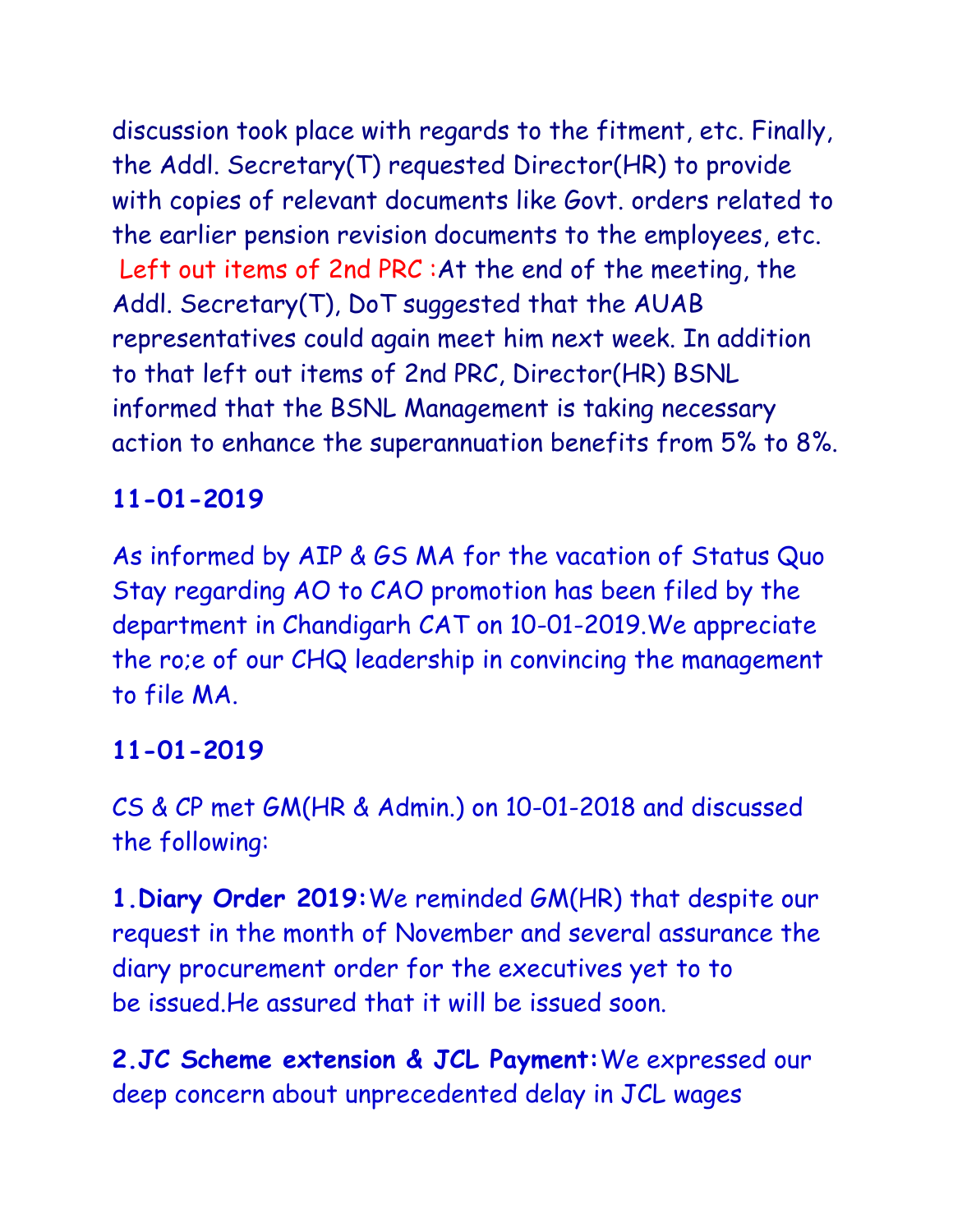payment. Already 2 months wage is due.Till there is no news of payment this month. We intimated that the present spell of job contract scheme has been expired on 31-12-2018,it has to be extended soon at least upto 31-03-2019.We showed GM that in earlier instances also the extension order in this regard were issued by HQ.We also urged upon the fact that the order of extension of JCL scheme to be issued from HQ to avoid complexity of running of JC scheme in the field.

GM assured that decision in this regard will be taken without further delay as per instruction of CGM/CTD.

## **11-01-2019**

Recruitment Cell of BSNL Corporate Office, New Delhi issued instructions regarding recruitment of MT (Internal) and MT(External) in BSNL ...[.<<<Click here for letter>>>](http://www.aibsnleachq.in/MT%20Letter.pdf)>

## **10-01-2019**

The interim report of IIMA on Revival/Restructuring of BSNL «<< Click here for report>>>>

## **10-01-2019**

[<<<<<Click here for AUAB Circular for the meeting held on](http://www.aibsnleachq.in/Circular%20AUAB%20(2).pdf)  [dated 08.01.2019>>>>](http://www.aibsnleachq.in/Circular%20AUAB%20(2).pdf)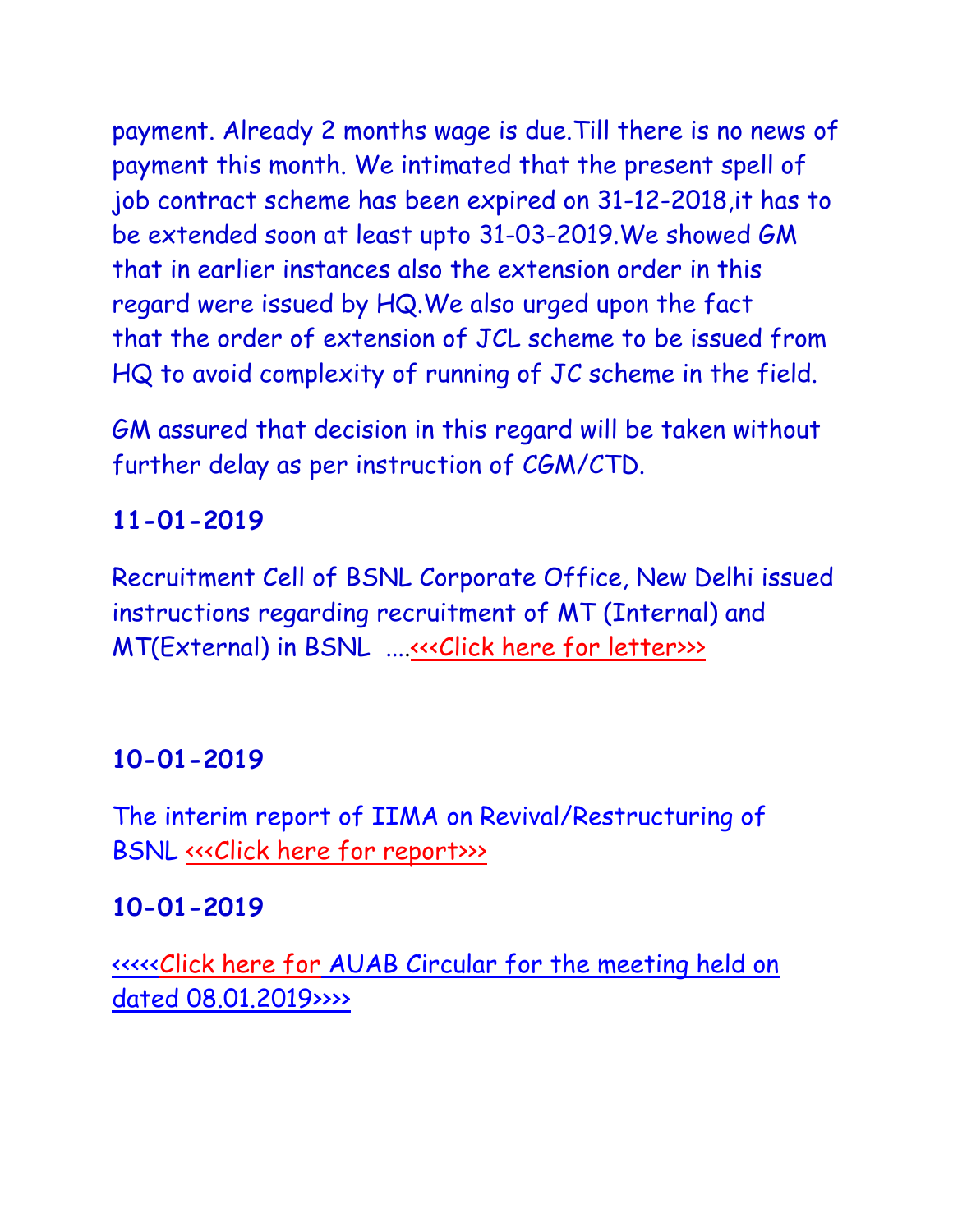AUAB meeting with Secretary (T): On behalf of AUAB GS, AIBSNLEA , GS, SNEA, GS, BSNLEU & GS, NFTE BSNL met Secretary(T) in the presence of Additional Secretary(T) and discussed regarding formation of Institutional Mechanism Committee as per the directive of the Hon'ble MOSC(I/C) for interaction between the DOT, AUAB and BSNL. We requested the Institutional Mechanism should be headed at least by the Additional Secretary (T) and the AUAB should be given four representatives in the Institutional Mechanism Committee, two for the Executives and two for the Non **Executives** 

On our pleading Secretary (T) allowed four representatives of AUAB as requested in the Committee. She mentioned that JS (Admin) is the Convenor of the Committee and after the meeting the members may meet with the AST/Secretary (T). AST confirmed that tomorrow at 1600 hrs. Institutional Mechanism Committee meeting has been decided to discuss the AUAB demands as a follow up action.

Secretary(T) also mentioned that already Policy guidelines has been given by the Hon'ble MOSC(I/C) for the settlement of AUAB demands, the Committee has been constituted to monitor and keep the issues on track for settlement. She further assured that we can meet Secretary (T) also as and when required.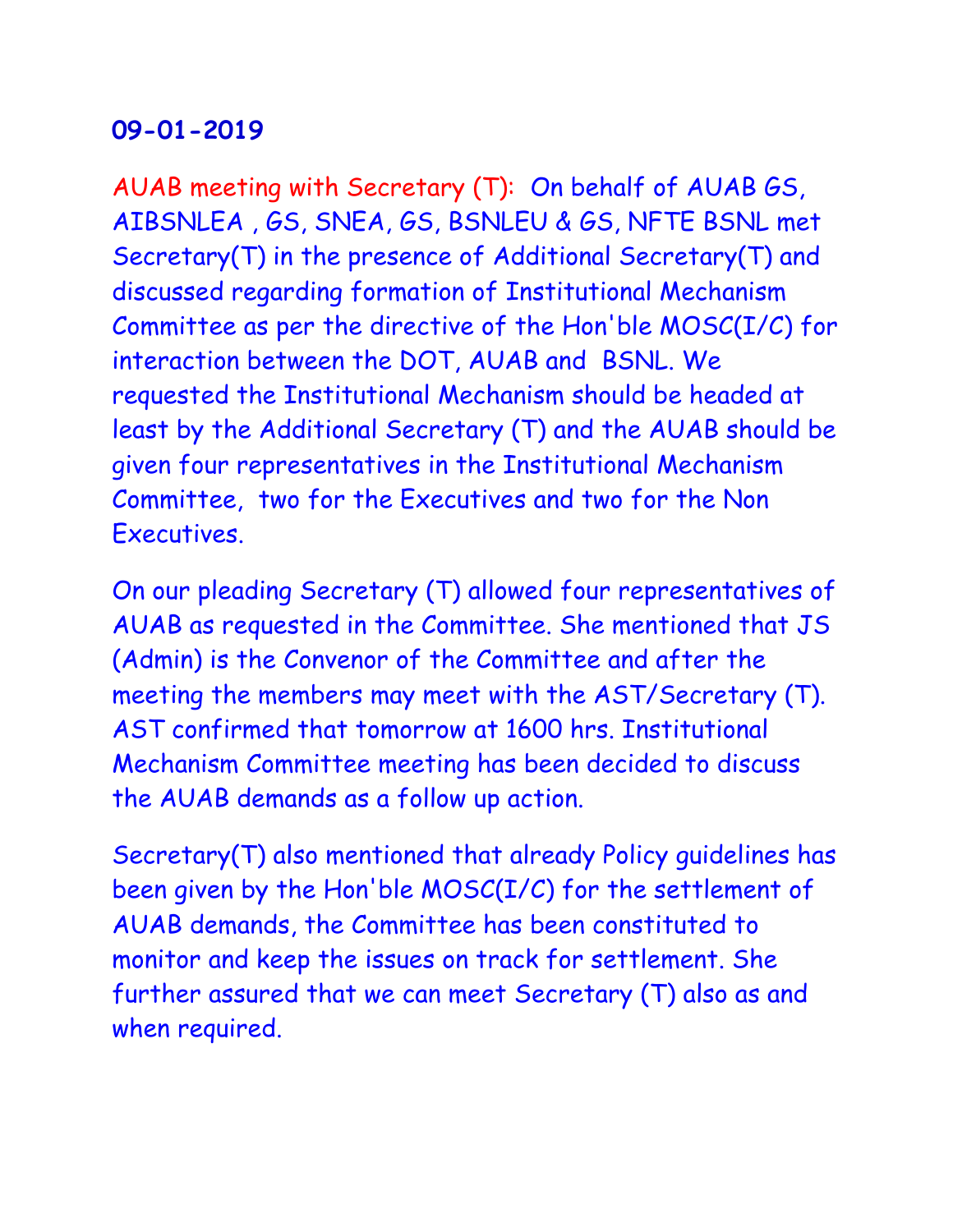Meeting with Member (F), Member(S) and Advisor(F), DoT: GS & President met Member(F) , Member(Services) and Advisor(F) DoT and greeted them for New Year 2019. We also requested Member (F) and Advisor (F) for the settlement of our Pay revision, Pension revision, Payment of Pension Contribution on actual basic pay and allocation of 4G Spectrum to BSNL. Member (F) gave a positive assurance for the settlement of the issues. Advisor (F) mentioned that he is convinced to settle Pension revision at the earliest also mentioned regarding 4G Spectrum allocation legal opinion is awaited on the basis Hon'ble Supreme Court judgement for the payment of bidding charges. He immediately directed DDG (Budget) to issue Letter of Comfort to BSNL for taking Loan from Banks.

We requested Member(S) for getting early reply from DOP&PW on pension revision of BSNL Pensioners. Member(S) assured to discuss the matter with DDG (Estt) for an early action.

## **09-01-2019**

Meeting with Director (HR), BSNL Board: GS, President & AGS (Fin) met DIR (HR) and discussed regarding (a) DE (Regular) to DGM (T) Adhoc Promotion: We requested Dir (HR) to consider DE to DGM Promotion to fill up 891 vacant DGM posts since the CPC has been expedited. We also appraised her regarding the status of the various court cases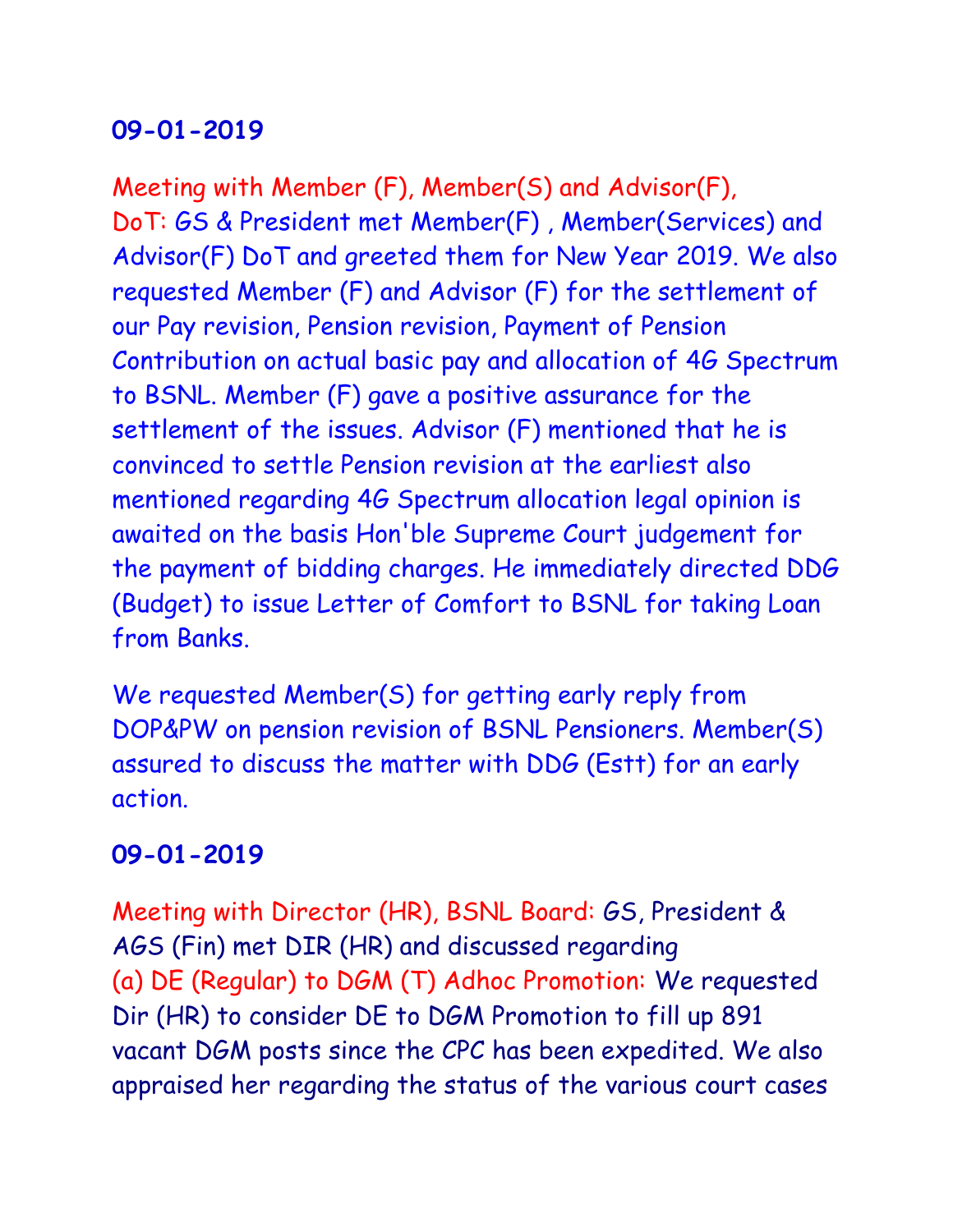on TES Gr.B seniority list. Dir (HR) after detailed discussions assured to discuss the matter with GM (Pers) for the issuance of early promotion orders.

(b) AO to CAO Promotion: We requested Dir (HR) to file MA in the Hon'ble CAT Chandigarh against the status quo on promotion orders from AO to CAO granted. Dir (HR) assured to discuss the matter with Sr.GM (FP).

(c) Status of the AUAB demands in DOT: We appraised Dir (HR) regarding our discussions with the Secretary (T), AST, Member (F) and Advisor (F) on the issue of Pay revision, Pension revision and payment of Pension contribution on actual basic. Director (HR) mentioned that the queries made by DOT on these issues are being replied by the BSNL. She also confirmed that the interim report of IIM Ahmedabad has been received by DoT/BSNL wherein the need for allocation of 4G Spectrum to BSNL has been recommended in the Revival Plan of BSNL.

GM (SR) and OSD to Dir(HR) were also present in the meeting.

## **09-01-2019**

Facts regarding proposed change in the rate of pension contribution would be effective from implementation from 01.01.2007 are as under:-

Basis of the above date is implementation of 2nd PRC in BSNL, as DoP&T OM implemented at time of 6th CPC.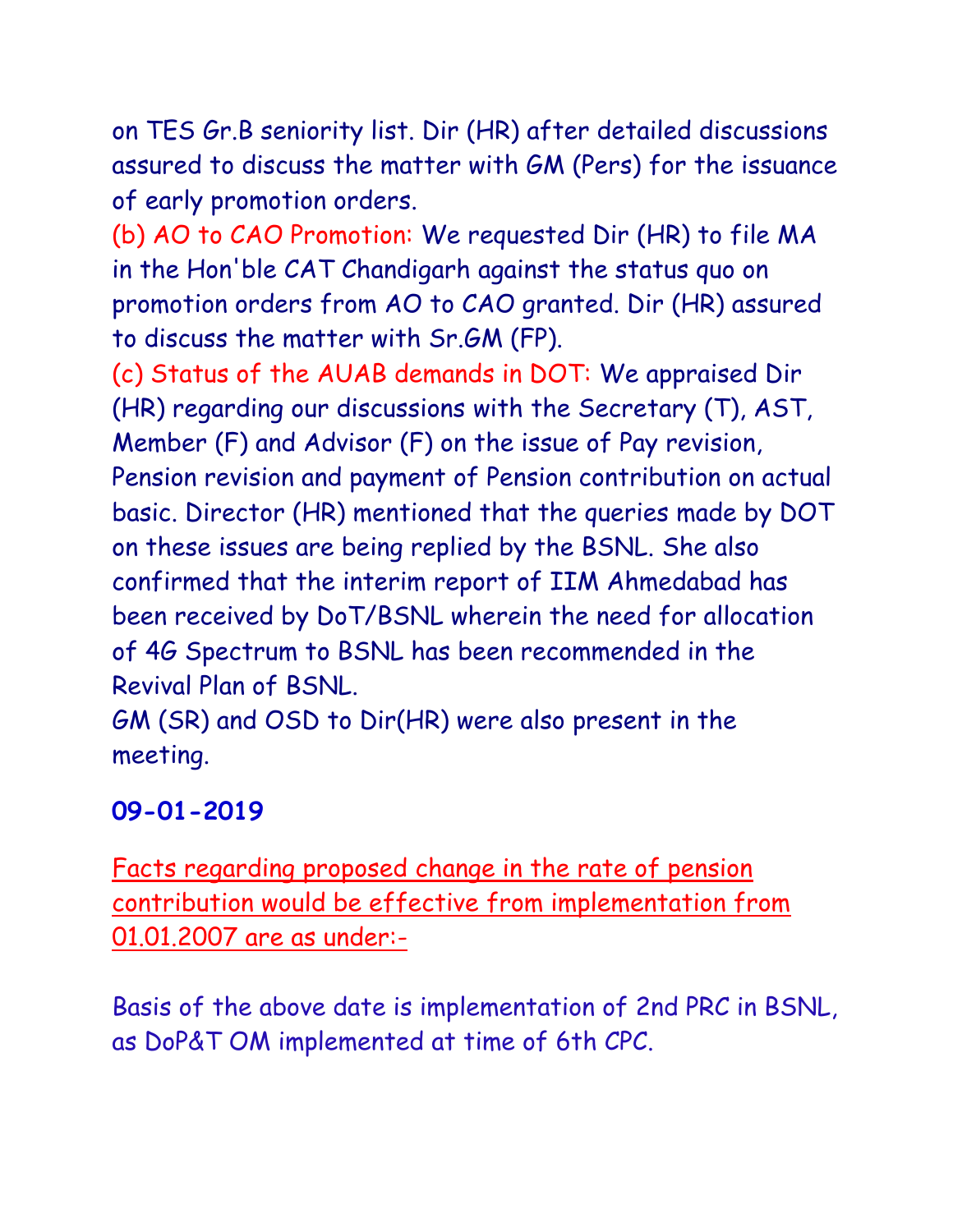Detailed justification as under : As per file no . [DOT 7-1/2000 /TA-I/17 dated](http://www.aibsnleachq.in/2014-12-11%20171705.pdf)  [31.07.2002](http://www.aibsnleachq.in/2014-12-11%20171705.pdf) pension contribution payable by BSNL will be as per rates prescribed under FR 116 & 117 i.e. Calculation of monthly contribution towards cost of Pension payable during foreign service.

As per the [DOP&T OM dated 15th May, 2000,](http://www.aibsnleachq.in/2_3_2000-Estt.Pay-II-15052000A.pdf) based on the decision of the government on the recommendations of the 5th CPC, pension contribution payable w.e.f 01.01.1996 in respect of employees on foreign service/deputation was based on the maximum of the pay scale. Accordingly, based on this order, BSNL has been paying pension contribution to DoT for the BSNL absorbed employees w.e.f 01.10.2000 on maximum of the scale.

However, based on the recommendations of 6th CPC on pay revision of the Central Govt Employees w.e.f 01.01.2006, the government, vide [DOP&T order No. 2/34/2008-Estt. \(Pay II\)](http://www.aibsnleachq.in/2_34_2008-Estt.(Pay-II).pdf)  [dated 19.11.2009w](http://www.aibsnleachq.in/2_34_2008-Estt.(Pay-II).pdf).e.f 01.01.2006 in respect of employees on foreign service/deputation, is to be paid on the existing basic pay (pay band plus grade pay) and not on the maximum of the pay scale. It superseded the OM dated 15.05.2000. This order is effective from the date of implementation of 6th CPC i.e. 1.1.2006. Therefore effective date of implementation n BSNL should be 01.01.2007 i.e. implementation of 2nd PRC.

As per [PIB release 26th Dec., 2013](http://www.aibsnleachq.in/Disbursement%20of%20pensionary%20benefits%20to%20all%20the%20combined%20service%20pension%20optee%20absorbed%20employees%20of%20Mahanagar%20Telephone%20Nigam%20Limited%20(MTNL).pdf) regarding, Disbursement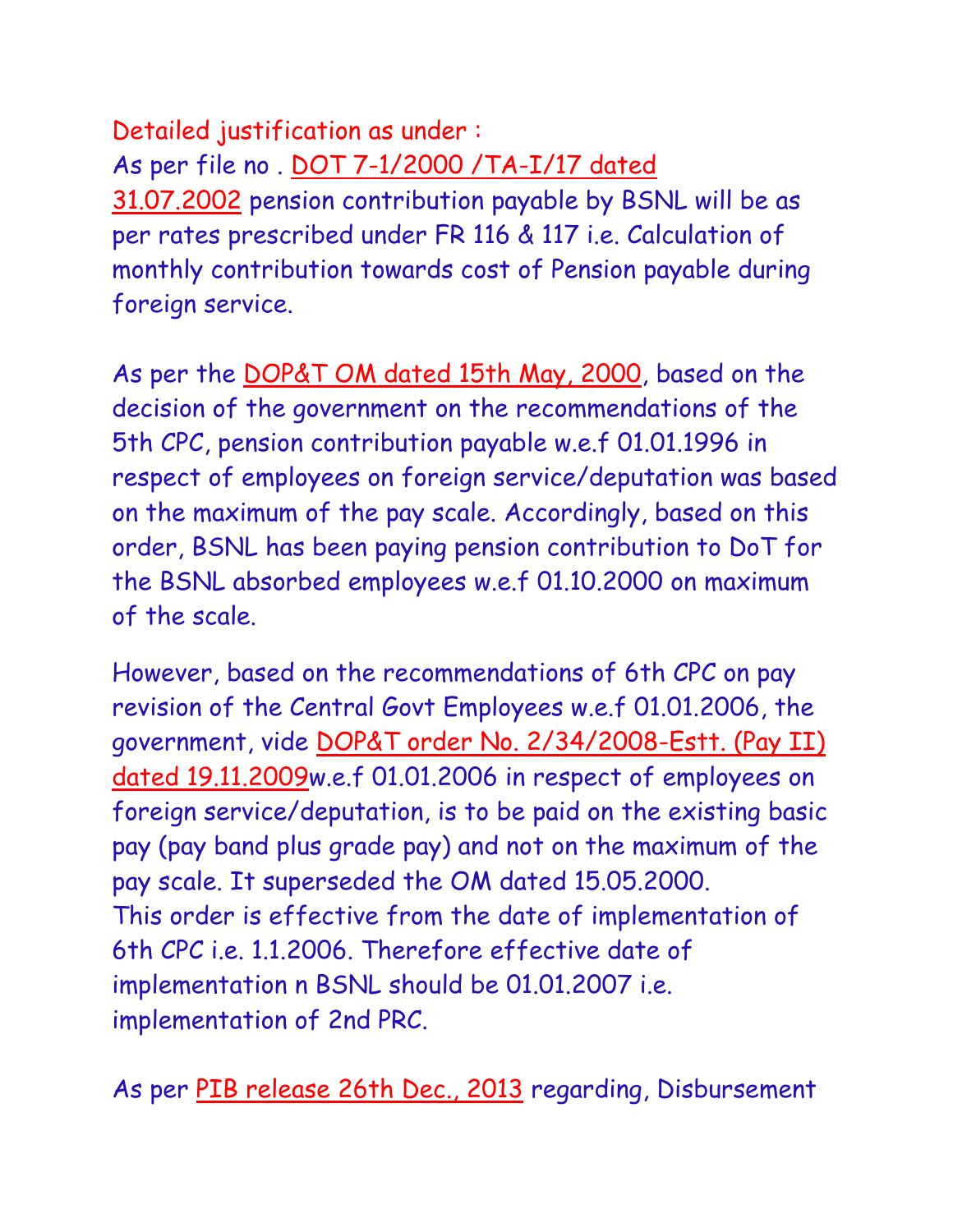of pensionary benefits to all the combined service pension optee absorbed employees of Mahanagar Telephone Nigam Limited (MTNL), sister PSU of BSNL are as under:-

"consequential amendments to the Central Civil Services (Pension) Rules, adjustments in respect of Government pension liability previously discharged by MTNL and proposed change in methodology in pension contribution as per FR-116 upto 31.12.2005 on the maximum of the IDA pay-scales and with effect from 01.01.2006 on the actual pay drawn in the IDA pay-scales will be made. "

#### **08-01-2019**

GS, President & AGS (Fin) met Secy(T), Add Secy (T), OSD to MOSC, PS to MOSC, Jt. Secy(A), Jt Secy(T), DDG(Estt.), DDG(Fin./Estt..), DDG(Pers.), Director(Estt.) & Director(PSU) DOT and greeted all these officers on New Year-2019. We also requested Add Secy(T) and Jt. Secy(A) DOT to hold the committee Meeting at the earliest to discuss AUAB demands. Jt. Secy(A) informed that the committee meeting has been fixed up on 10-01.2019 at 16.00Hrs to discuss the AUAB demands.

#### **08-01-2019**

BSNL Corporate Office issued order regarding revision of scales of pay w.e.f. 01.01 .2007 - Payment of IDA at revised rates w.r.t. Board level and below Board level posts including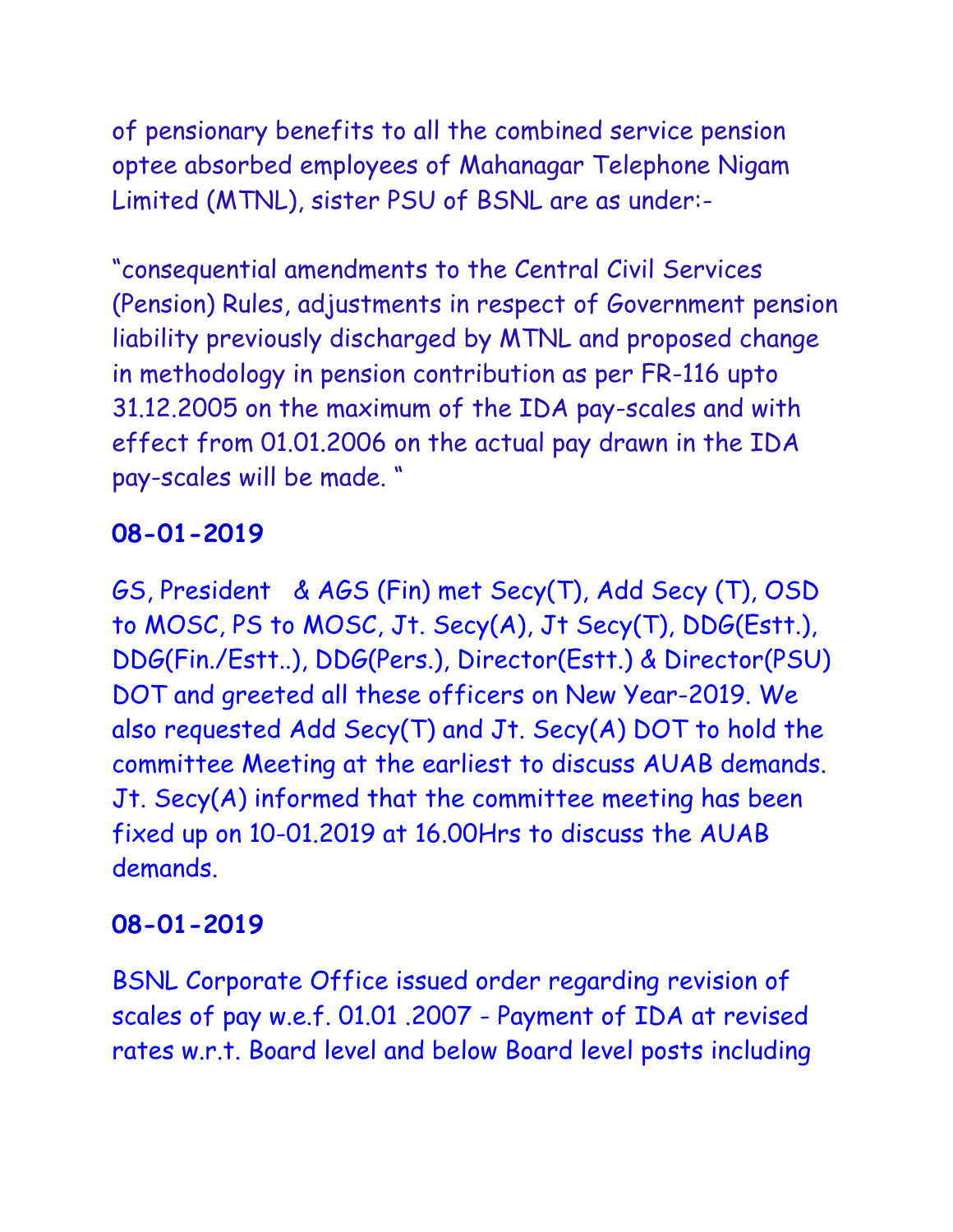non-unionised supervisors in Central Public Sector Enterprises (CPSEs) - Increase of IDA by 3.2% «<< Click here for order>>>

## **07-01-2019**

Meeting with CMD, BSNL: GS, President & AGS (Fin) met CMD, BSNL and greeted him on New Year. CMD mentioned that for the growth of BSNL both Management and Employees should work together and make BSNL to turn around so as to regain its original glory in this New Year 2019. We discussed regarding

(a) DE (Regular) to DGM (T) Adhoc Promotion: We extended our sincere thanks to CMD BSNL for allowing CPC from DE to DGM (T) to fill up the 891vacant posts. We requested CMD for early issuance of the promotion orders. We appraised him about the status of the Court Judgements on TES Gr.B seniority cases. CMD assured to discuss the matter with Dir (HR).

(b) Status of the AUAB demands in DOT: We enquired about the status of the AUAB demands in DOT and the constitution of committee comprising DOT/BSNL officers and AUAB representatives. CMD BSNL informed that DOT desired to hold the meeting of the committee in the last week but the AUAB representatives were not available, thus the Committee meeting may take place in this week end..

(c) 6<sup>th</sup> AIC at Vijayawada, AP: We extended our invitation to  $CMD$ , BSNL for attending  $6<sup>th</sup>$  AIC of AIBSNLEA being held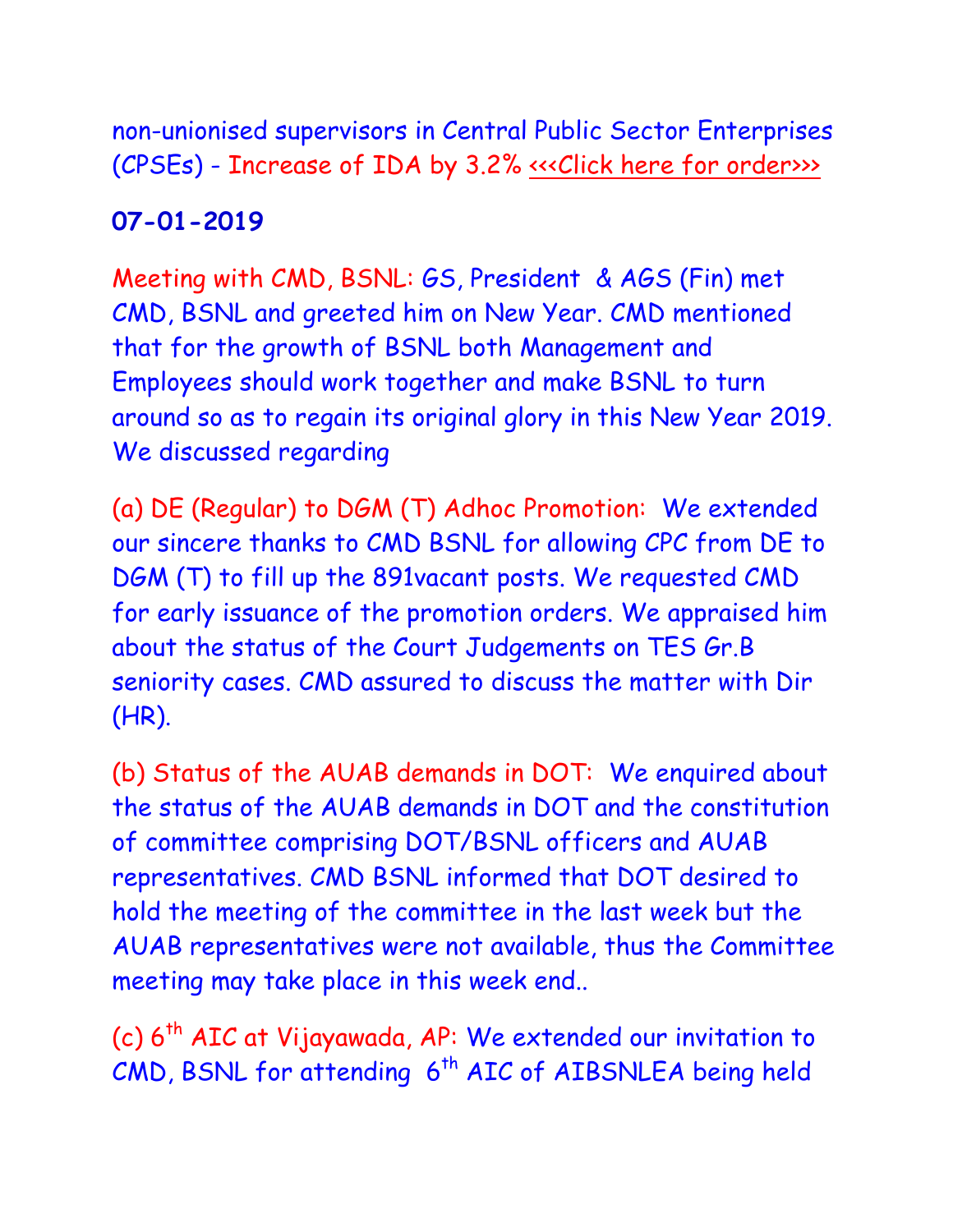at Vijayawada, AP w.e.f.  $9^{th}$  April to  $11^{th}$  April 2019 as chief Guest. CMD assured to make it convenient to attend the AIC.

## **07-01-2019**

CS talked to Chief Engineer (Elec) Sri.S.K.Biswas about installation of new elevator in CRN building & has come to know that the company received payment yesterday and the work will be started soon. It is expected that the installation may be completed within one month.

#### **07-01-2019**

AIBSNLEA extends solidarity and moral support to the General Strike by Central Trade Unions on 08-09, January, 2019.

## **05-01-2019**

Yesterday in the evening CS talked to CGM/CTD over phone who is currently in Guwahati and expressed the anxiety conveyed by our members in the field units for issuance of extension of Job Contract Scheme from the HQ in absence of which it is very difficult to supervise day to activity by the JCLs and issue WO to the vendors. CGM told that administration is fully aware of the problem and we need not to worry,extension order will be issued at the earliest.

## **04-01-2019**

Tenure Transfer Order to CTD of Sri.Sanjib Debnath AGM issued..... [\(see order](http://aibsnleawb.org/AGM%2003-01-19.pdf) )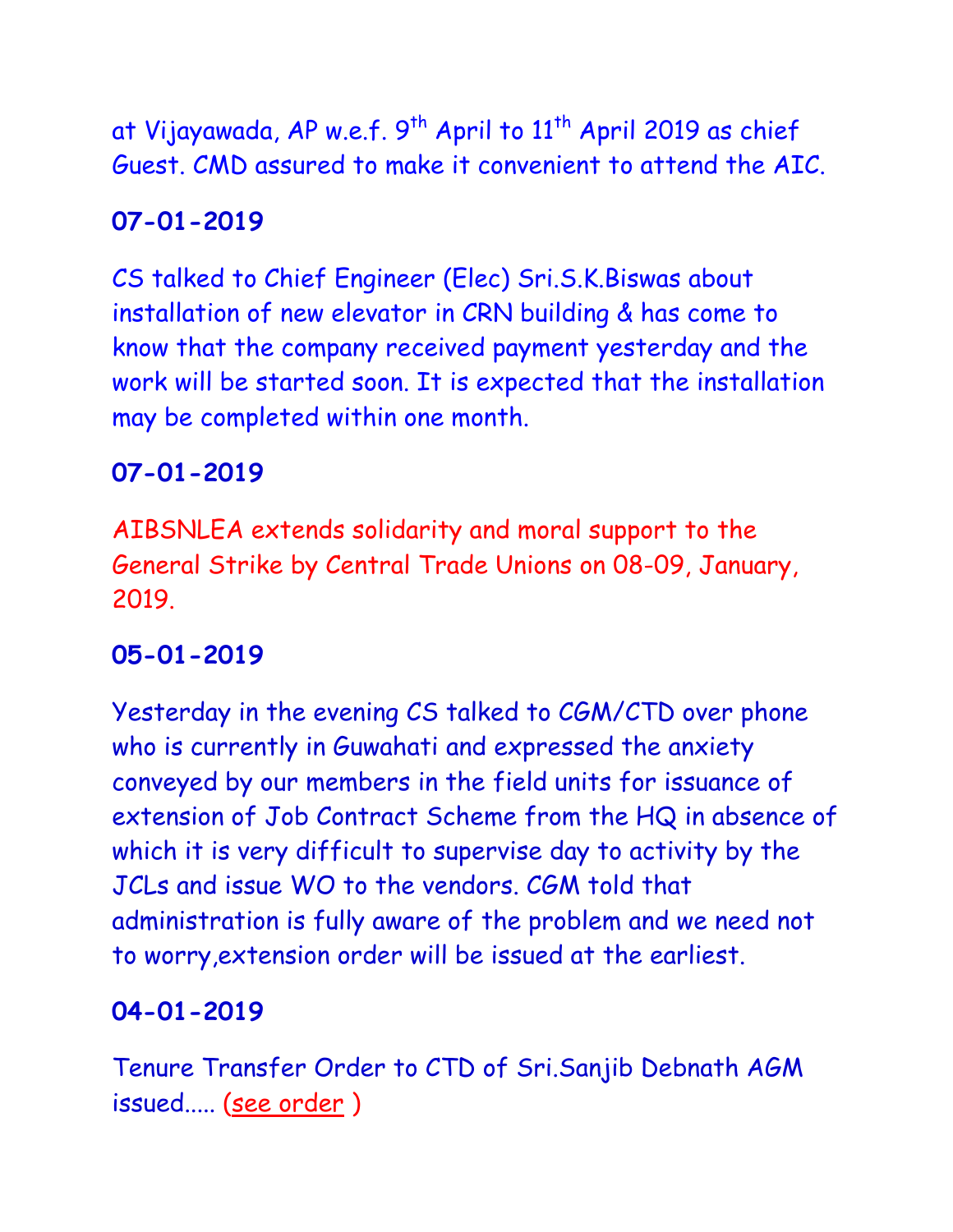On 03-01-2019 CS,CP & ACSs met CGM/CTD to wish him Happy New year. Sr.GM(HR& Admin) was also present there. We wished him also. We also had some discussions with CGM/CTD as under:

1) Posting of Executives in the field units :- We requested CGM/CTD for immediate posting of Executives in different exchanges. In this regard we also asked to review & re organise executives strength in different wings in a rational manner. The administration accepted our view & told that proper examination & suitable action will be taken at the earliest.

2) Regularisation of JCL wage payment:- We pointed out that due to irregular payment of wages of JCL, work is being badly hampered. We requested to take initiative in this regard. CGM clearly told that BSNL CO is releasing only Rs. 6 Crores against our demand of Rs.13 Crores per month. According to the condition it is not likely that they issue the fund as per full requirement. So hard days are coming, 50% of manpower or 15 days of work may be reduced. We vehemently protested this proposal instead we requested the payment of Gratuity may please be considered thus a substantive reduction in the workforce may take place. CGM sir appreciated our view but told there is some legal hindrances for consideration of gratuity for JCLs. However,the matter may be examined further.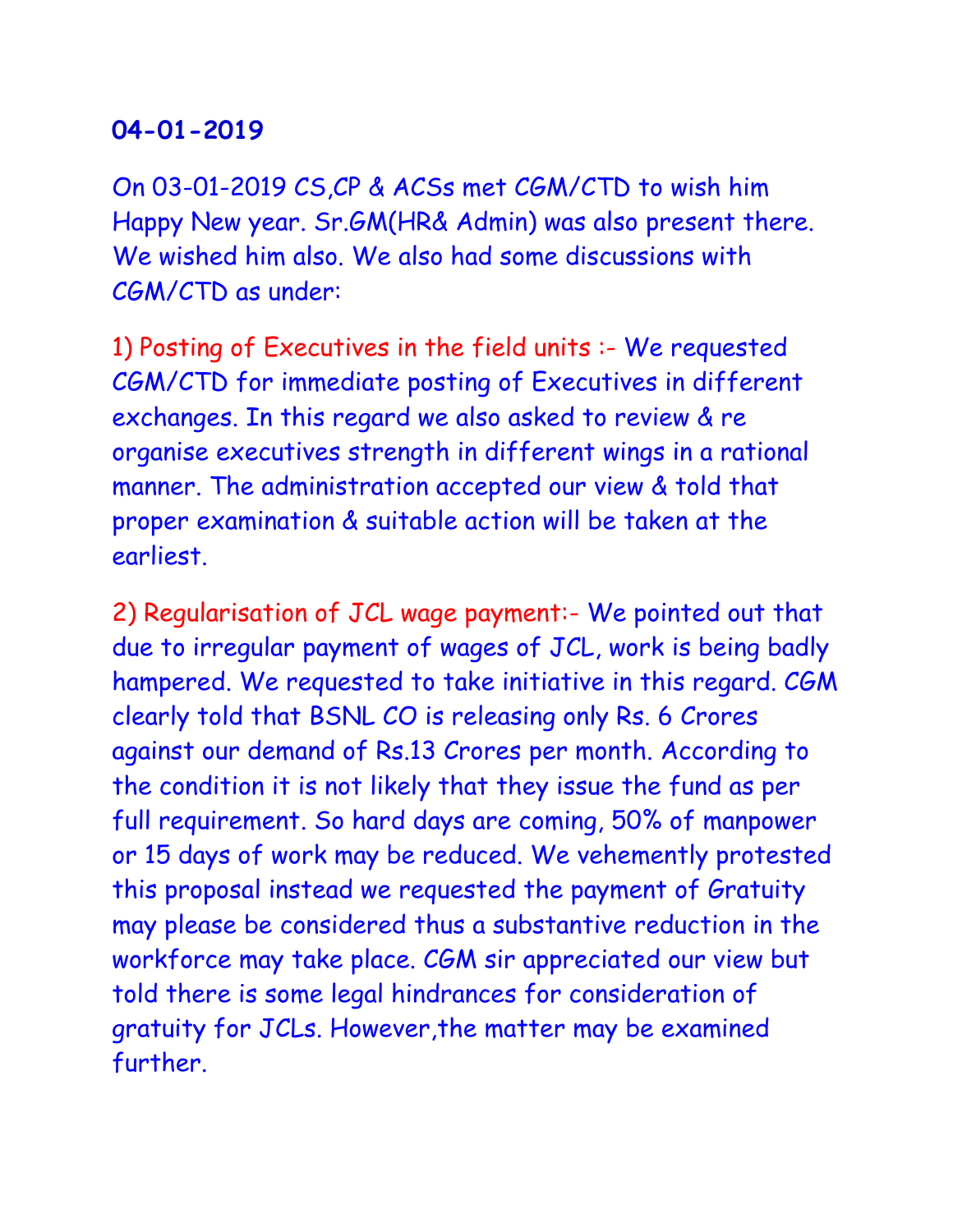In this connexion we mentioned that extension order of Job contract scheme is immediately required to be issued fron HQ as the present spell ended on 31-12-2018,CGM told that that may done by the area authority & tender in this regard must be floated.

3) Upkeep of departmental buildings & erection of lift at CRN building:- CGM sir told that he is fully aware of the fact & major repairing of some buildings have already been undertaken. Further repairing will be considered according to urgency & availability of funds. GM (HR) told that he will look after the progress of erection of new lift at CRN building.

4) Transfer & posting of accounts wing:- We pointed out that transfer & posting of accounts personnel are being controlled by SEA wing centrally. We are facing much troubles in rationalising the deployment of accounts executives in CTD. CGM accepted the fact & advised there should be a single HR wing for looking after transfer & postings of all level of executives . BSNL is the only exception in PSUs where the dual control exists. He requested us to take up the case at CHQ level for HR integration.

5) Issue of Diary 2019 order :- We requested CGM & GM sir, for early issuance of order in this regard. GM told that he is in receipt of our request & CGM sir asked him to look after the matter so that the order may be issued at the earliest.

6) Mention of last working designation :- We pointed out that there are executives who are holding the look after/stand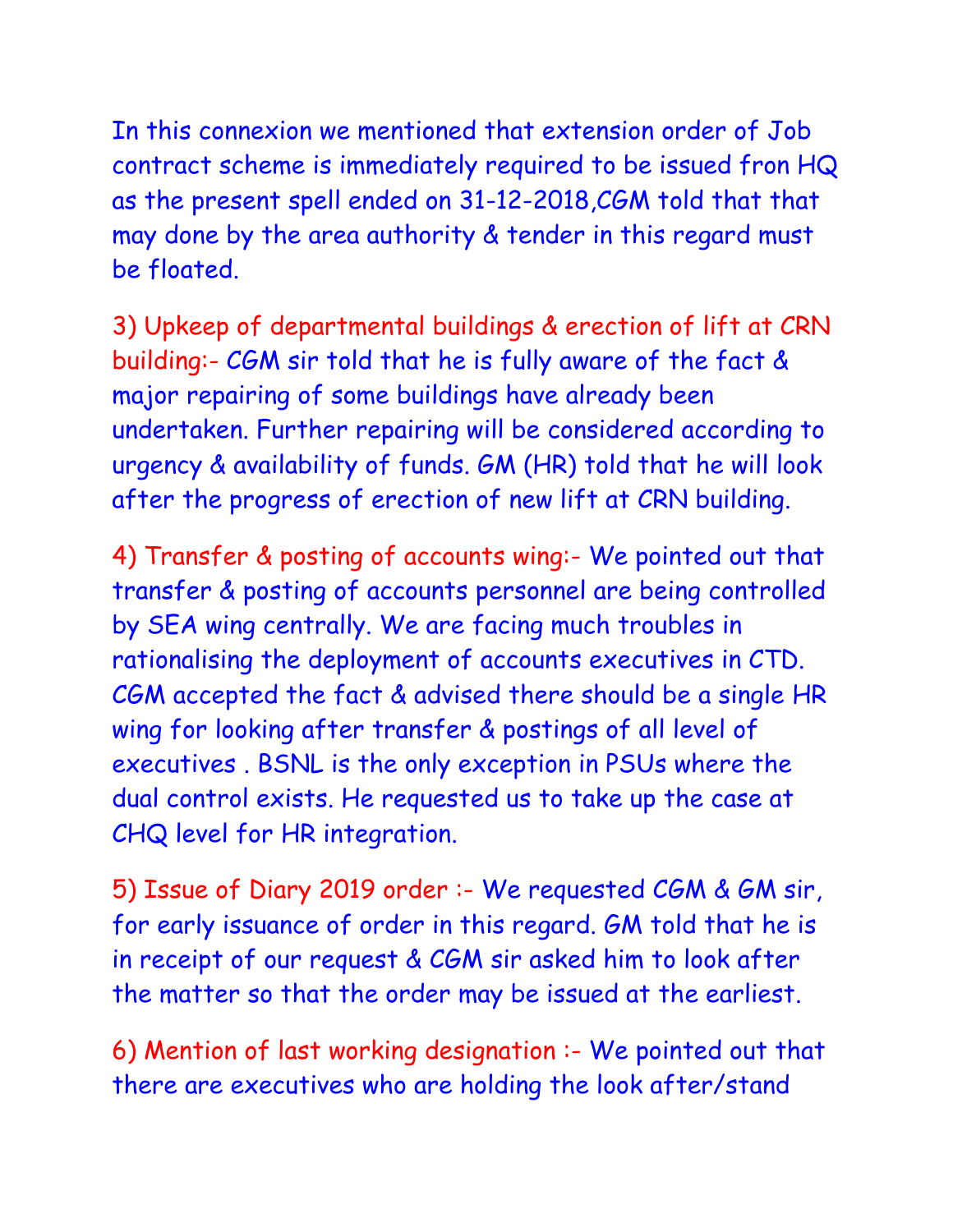alone charge of higher post at the time of retirement. In appreciation letter & memento issued by CGM/CTD the designation is mentioned in their substantive grade which causes a sense of deprivation in their minds. We requested to mention the actual post they hold at the time of retirement in those documents.

GM(HR) appreciated our view & intimated CGM sir that it is very much possible & he will take initiative in this regard immediately. During discussion on our query we have come to know that the order regarding 2nd ACP of Stenos has been approved & soon will be posted in MEDHA.

TS to CGM was also present during the meeting.The meeting ended cordially.

Later,we met PGM(CFA),GM(Fin),GM(BB),GM(Vig),GM(Tx) ,DGM(SEA) & DGM(HR & Admin) and conveyed our best wishes for the new year 2019. They reciprocated & hoped in the coming year BSNL may rise to a new height in all respect with our combined efforts.

## **03-01-2019**

A CEC meeting of AIBSNLEA/CTD Circle will be held on 07- 02-2019 (Thursday) at 4 PM in the Association Office. ( Notice will be issued later) Discussion will be held regarding ensuing 6th AIC of AIBSNLEA /CHQ at Vijaywada and our task thereof . All AIC Delegates are requested to deposit Rs.5000/- as decided at the earliest to Circle Treasurer.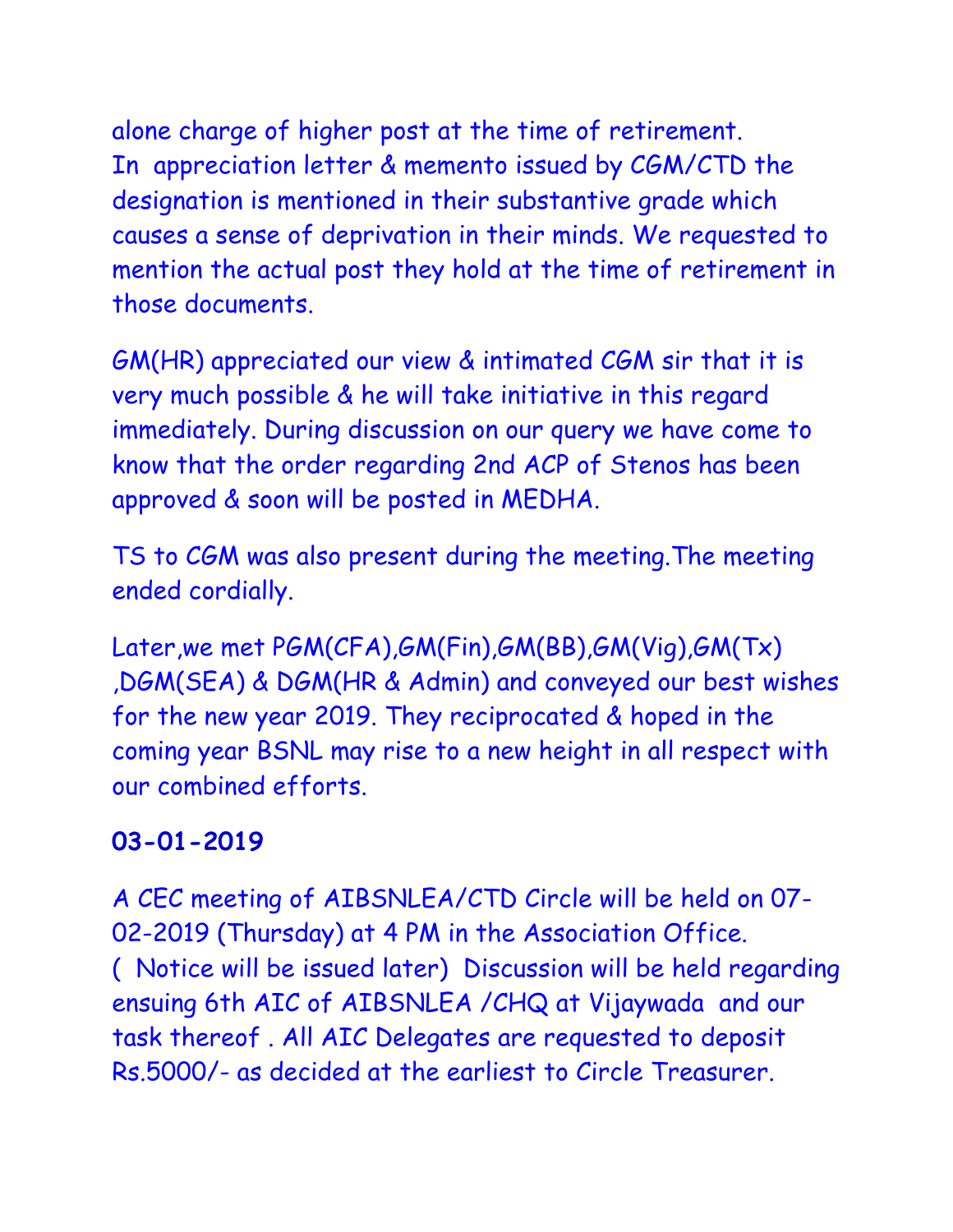Central,Howrah & TBZ branch leaders are requested to hold their Branch conference and election of new committee thereof positively before next CEC.

## **03-01-2019**

DE to DGM(T) Promotion: GS discussed with GM(Pers.) regarding DE to DGM(T) Promotion. GM(Pers.) mentioned that he is trying to take the approval of the competent authority today itself on CPC minutes to issue DE to DGM(T) promotion orders. He told that efforts are being made to issue DE to DGM(T) promotion orders by tomorrow.

#### **03-01-2019**

GS discussed with GM(Pers.) regarding DE to DGM(T) promotion and requested to issue promotion orders at the earliest. GM (Pers.) mentioned that all the VCRs of eligible DEs for promotion have been received. CPC work is in progress & will be expedited shortly. He assured for issuing promotion orders from DE to DGM(T) to fill up 891 DGM vacant posts.

JTO to SDE(T) promotion: We further requested GM(Pers.) to issue JTO to SDE(T) promotion orders to fill up about 4900 vacant SDE(T) posts. GM(Pers.) mentioned that CPC work is in progress & efforts are being made to expedite CPC at the earliest but the contempt case on this issue is listed for hearing on 7th Jan., 2019 in Hon'ble CAT Ernakulum. In view of this promotion orders may be issued after 7th Jan., 2019 only.